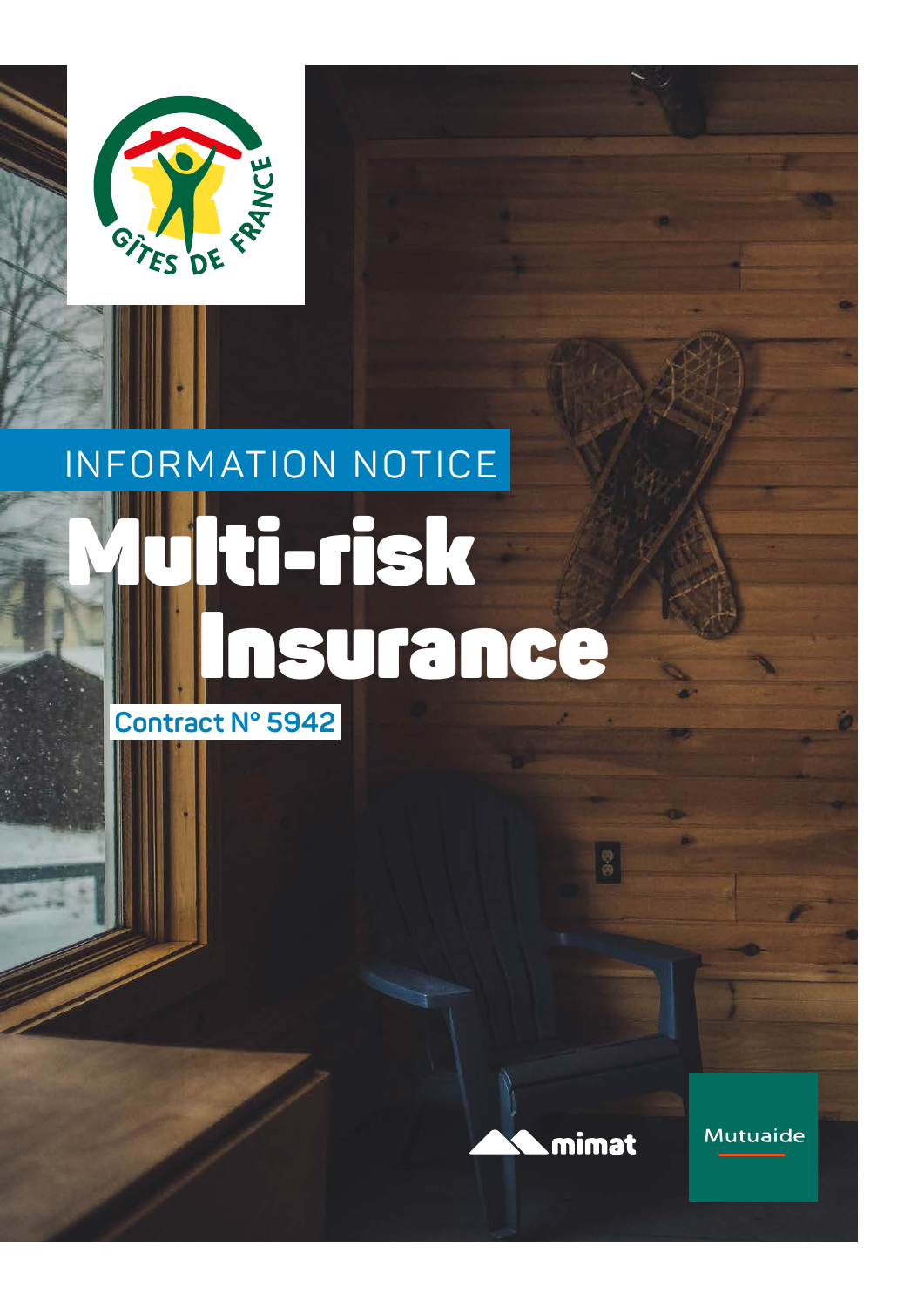





### **How to contact our** assistance service

#### **MUTUAIDE ASSISTANCE**

126, rue de la Piazza - CS 20010 93196 Noisy le Grand CEDEX 7 days a week – 24 hours a day

- by telephone from France: 01 55 98 51 22
- (Call not surcharged, cost according to operator, call may be recorded)
- $\triangleright$  by telephone from abroad: +33 (0)1 55 98 51 22
- (Call not surcharged, cost according to operator, call may be recorded)
- by fax: 01 45 16 63 92
- by e-mail: medical@mutuaide.f[r](mailto:medical%40mutuaide.fr%20?subject=)

#### **In order to enable us to respond in the best conditions, remember to have the following information to hand, which will be requested from you when you call:**

- The contract number under which you are insured: **Contract n° 5942**
- Your name and forename
- The address of your domicile
- The country, the town or the place where you are when you call
- Specify the precise address (n°, street, hotel where applicable, etc.)
- The telephone number where we can reach you
- The nature of your problem

#### **During the first call, you will be given an assistance file number. Always quote it during all your later contacts with our Assistance Service.**

### **How to contact our** insurance service

#### **MIMAT**

15 rue des halles - 75001 PARIS

**We invite you to declare your claim on:** name.remboursement.mimat.fr

**In the case of difficulty, we invite you to prioritise the two means of contact below, in order to optimize the processing of your file:**

- by chat direct on the internet site: [www.mimat.fr](http://www.mimat.fr )
- by e-mail : [contact@mimat.fr](mailto:contact%40mimat.fr?subject=)

*If you do not have any internet access:*

by letter: MIMAT – 15 Rue des Halles - 75001 PARIS

#### **Remember to have the following information to hand as it will be requested from you:**

- Your contract number
- Your name and forename
- Your e-mail address
- The address of your domicile
- The reason for your declaration

**An insurance file number will be allocated to you. Always quote it in all later contact with our Insurance Service.**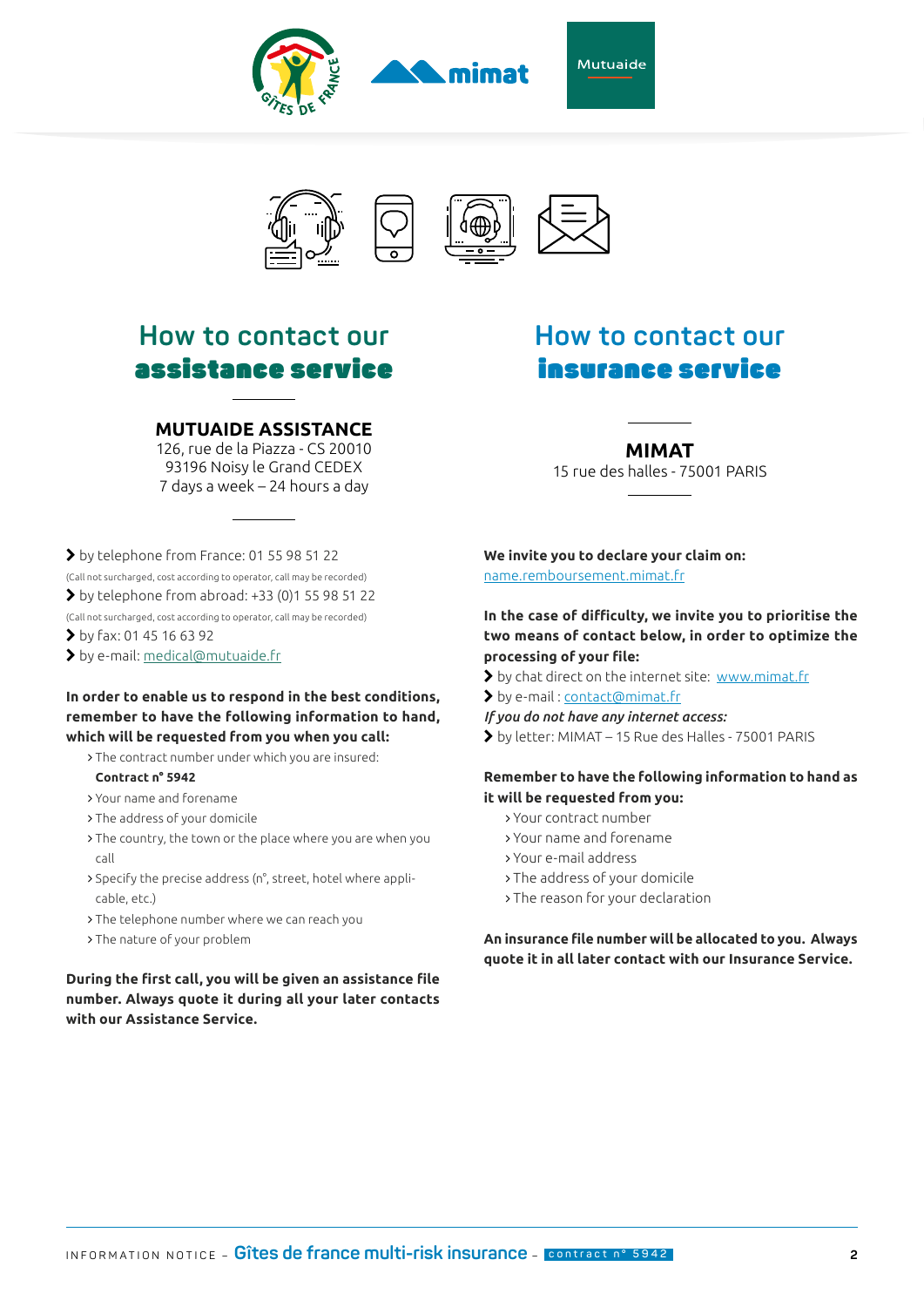

# TABLE OF GUARANTEES

|  | <b>INSURANCE GUARANTEES</b>                                                                       | <b>UPPER LIMIT</b>                                                                              |
|--|---------------------------------------------------------------------------------------------------|-------------------------------------------------------------------------------------------------|
|  | <b>1/CANCELLATION</b>                                                                             |                                                                                                 |
|  | ∕⊚<br><b>Cancellation for medical reason (A1)</b>                                                 | (A1) 5 000 € per person and 20 000 € per claim                                                  |
|  | <b>Cancellation due to all causes (A2)</b>                                                        | (A2) 5 000 € per person and 20 000 € per claim                                                  |
|  | $\widehat{\mathcal{C}}(\mathbb{C})$ Cancellation for "anything except" (A3)                       | (A3) 5 000 € per person and 20 000 € per claim                                                  |
|  | 2 / LATE ARRIVAL (B)                                                                              | (B) Compensation for the number of days not used up to<br>300 € per person. Excess of 24 hours. |
|  | 3 / BAGGAGE (C)                                                                                   | $(C)$ 1 500 € per person                                                                        |
|  | Damage to covered property during transit and<br>during the stay (C1)                             | $(C1)$ 1 500 € per person                                                                       |
|  | ക്കാ<br>Theft of objects of value (C2)                                                            | (C2) 750 € per person                                                                           |
|  | Damage to sporting or leisure equipment (C3)                                                      | $(C3)$ 1 500 € per person                                                                       |
|  | Delay in transport of the covered property to the<br>▭<br>place of the stay (C4)                  | (C4) Flat rate compensation of 230 € per person                                                 |
|  | 4 / COSTS OF CURTAILMENT OF STAY                                                                  |                                                                                                 |
|  | Refund of unused on-site services on a pro rata<br>temporis basis<br>(transport not included) (D) | (D) 6 500 € per person and 32 000 € per event                                                   |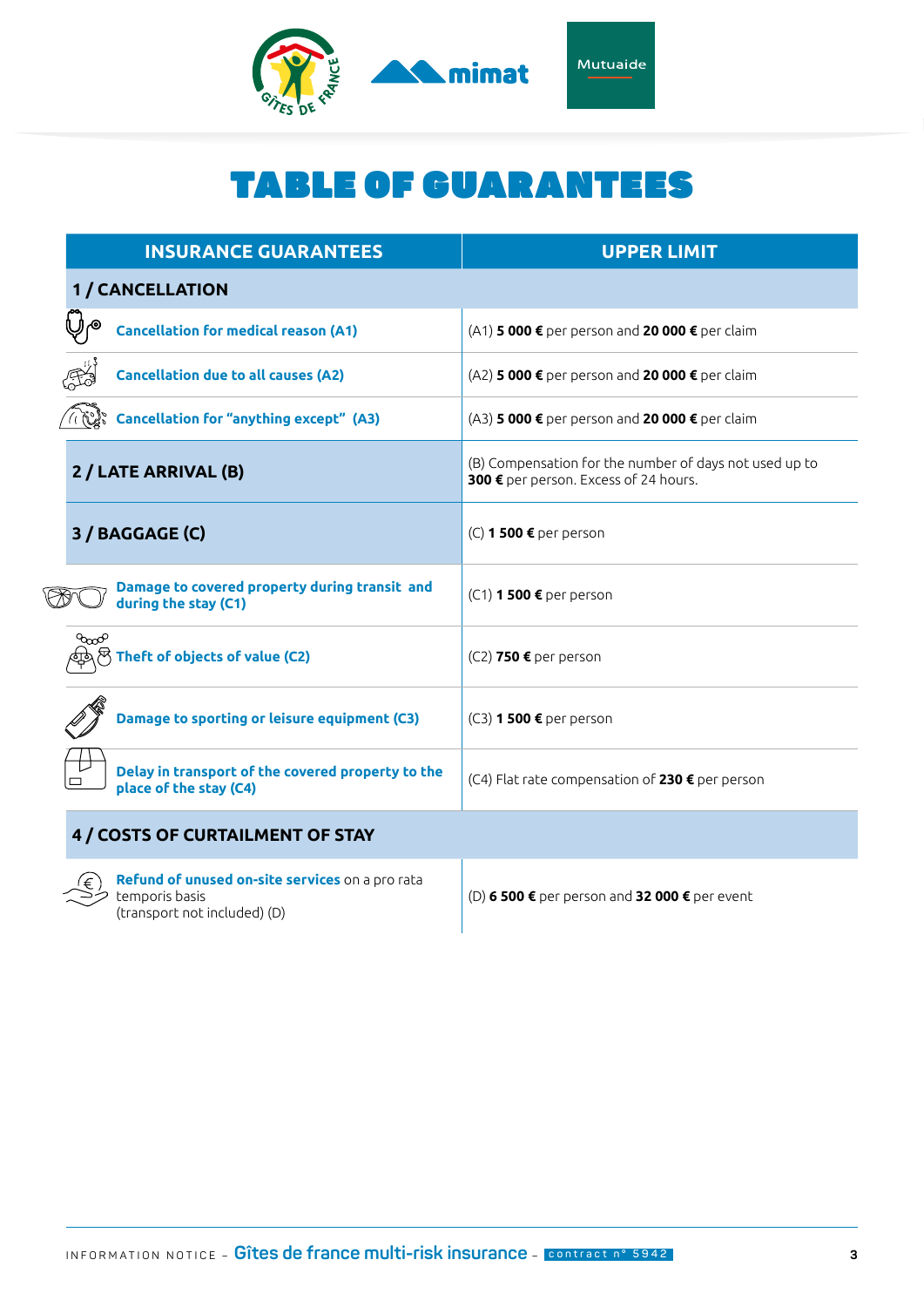

| Mutuaide |  |
|----------|--|
|          |  |

| <b>ASSISTANCE GUARANTEES</b>                                                                                  | <b>UPPER LIMIT</b>                                                                                                              |  |  |  |
|---------------------------------------------------------------------------------------------------------------|---------------------------------------------------------------------------------------------------------------------------------|--|--|--|
| <b>1 / REPATRIATION ASSISTANCE</b>                                                                            |                                                                                                                                 |  |  |  |
| <b>Repatriation or medical transport (A)</b>                                                                  | (A) Actual cost                                                                                                                 |  |  |  |
| <b>Repatriation of accompanying persons (B)</b>                                                               | (B) Actual cost                                                                                                                 |  |  |  |
| Repatriation of children under the age of 18 or disabled<br>adults (C)                                        | (C) Actual cost or return ticket *                                                                                              |  |  |  |
| <b>Family member visit (D)</b>                                                                                | (D) Return ticket*<br>+ Frais d'hôtel 50 € per night / Max 7 nights                                                             |  |  |  |
| <b>Extension of stay (E)</b>                                                                                  | (E) Hotel costs 50 € per night / Max 7 nights                                                                                   |  |  |  |
| Medical costs outside the country of residence (G)<br>Dental care (G1)                                        | (G) 300 000€<br>(G1) 300€                                                                                                       |  |  |  |
| <b>Repatriation of body</b><br>Repatriation of the body (H1)<br>Funeral costs necessary for transport (H2)    | (H1) Actual cost<br>(H2) 2 300 €                                                                                                |  |  |  |
| Early return (I)                                                                                              | (I) Return ticket *                                                                                                             |  |  |  |
| <b>Replacement driver (J)</b>                                                                                 | (J) Ticket * or driver                                                                                                          |  |  |  |
| Legal assistance abroad<br>Advance on bail money (K1)<br>Payment of barristers' fees (K2)                     | (K1) 7 500 €<br>(K2) 1 500 €                                                                                                    |  |  |  |
| Search and rescue costs (L)                                                                                   | (L) 3 000 € per person                                                                                                          |  |  |  |
| 2 / ADDITIONAL ASSISTANCE FOR PERSONS                                                                         |                                                                                                                                 |  |  |  |
| Care attendant (A)                                                                                            | (A) 20 hours                                                                                                                    |  |  |  |
| <b>Delivery of medication (B)</b>                                                                             | (B) Delivery costs                                                                                                              |  |  |  |
| Delivery of meals and household shopping (C)<br>Delivery of household shopping (C1)<br>Delivery of meals (C2) | (C) 15 days maximum<br>(C1) 1 delivery per week for 15 days maximum<br>(C2) 1 delivery per insurance period for 15 days maximum |  |  |  |
| Domestic help (D)                                                                                             | (D) 20 hours apportioned over 4 weeks                                                                                           |  |  |  |
| <b>Child care (E)</b>                                                                                         | (E) 20 hours or return ticket                                                                                                   |  |  |  |
| Educational support for children under the age of 18 (F)                                                      | (f) 15 hours per week for 1 month maximum                                                                                       |  |  |  |
| Pet care (G)                                                                                                  | (G) 10 days maximum up to $230 \text{ } \infty$ or cost of transport to the<br>home of family or friends                        |  |  |  |
| <b>3 / ASSISTANCE FOR VEHICLES</b>                                                                            |                                                                                                                                 |  |  |  |
| <b>Help with Accident Statement (A)</b>                                                                       | (A) Information by telephone                                                                                                    |  |  |  |
| <b>Breakdown assistance / Towing (B)</b>                                                                      | (B) 150 €                                                                                                                       |  |  |  |
| <b>4 / HOME ASSISTANCE</b>                                                                                    |                                                                                                                                 |  |  |  |
| Intervention of a locksmith, glazier or plumber (O)                                                           | (O) 150€                                                                                                                        |  |  |  |
| <b>Security service for the house (C)</b>                                                                     | (C) 150 €                                                                                                                       |  |  |  |

\* 1st class by train or economy class by airline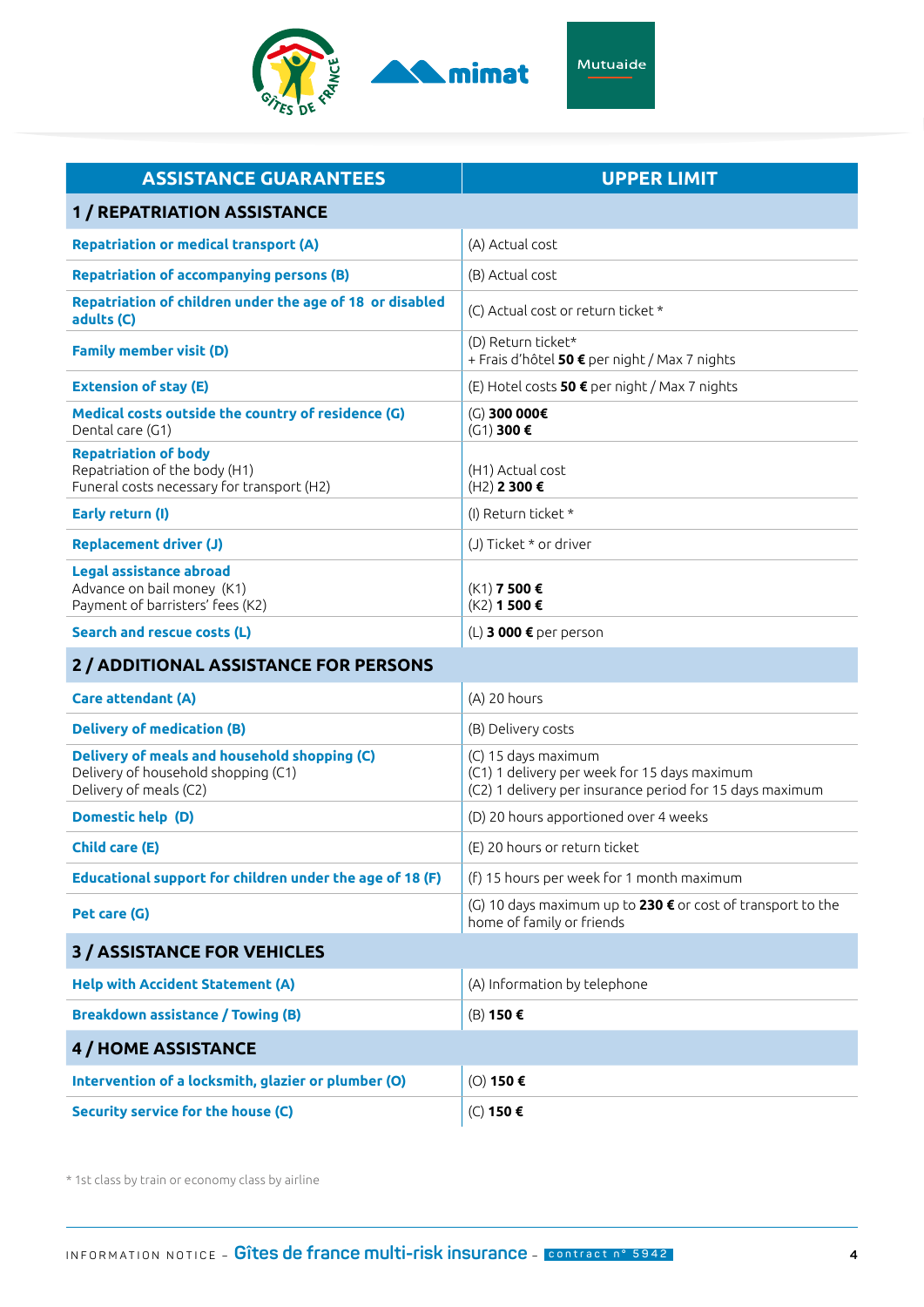

# DEFINITIONS AND SCOPE OF APPLICATION

#### **WE ARE**

MUTUAIDE ASSISTANCE – 126, Rue de la Piazza - 93196 NOISY-LE-GRAND CEDEX – limited company with fully paid-up capital of 12,558,240 € – Company governed by the Insurance Code, RCS n° 383 974 086 Bobigny – VAT FR 31 3 974 086 000 19.

#### **SERIOUS BODILY ACCIDENT**

Abrupt deterioration of health arising from the sudden action of an external cause, unintentional on the part of the victim, certified by a competent medical authority and leading to the issue of a prescription for medication to be taken by the sick person and involving the cessation of all professional or other activity.

#### **ATTACK**

Any act of violence, constituting a criminal or illegal attack committed against persons and/or property in the country where you are staying, with the purpose of seriously disturbing the public order by intimidation and terror and the subject of media coverage.

That "attack" must be identified as such by the French Foreign Affairs Minister or the Minister for the Interior.

If several attacks take place on the same day, in the same country, and if the authorities consider that they form one and the same co-ordinated action, that event will be considered as one and the same event.

#### **INSURED**

Private individual or group duly insured under this contract and designated below by the term "you".

For the Assistance and Insurance guarantees, those persons must have their domicile in France, in the DOM-ROM COM and local authority groupings sui generis or in Europe.

#### **BAGGAGE**

Travel bags, suitcases, trunks and their contents, excluding the items of clothing that you are wearing.

#### **INJURY**

Abrupt deterioration in health arising from the sudden action of an external cause, unintentional on the part of the victim, certified by a competent medical authority.

#### **NATURAL DISASTER**

Abnormal intensity of a natural agent, not due to human intervention. Phenomenon, such an earthquake, a volcanic eruption, a tidal wave, a flood or a natural cataclysm, the cause of which is the abnormal intensity of a natural agent, and recognized as such by the public authorities.

#### **COM**

COM means the Collectivités d'Outre-Mer, that is, French Polynesia, Saint-Pierre-et-Miquelon, Wallis and Futuna, Saint-Martin and Saint-Barthélemy.

#### **DEFINITION OF ASSISTANCE FOR PERSONS**

Assistance for persons includes all the services put in place in the event of illness, injury or death of the persons covered, during covered travel.

#### **DEFINITION OF ASSISTANCE FOR VEHICLES**

Assistance to vehicles includes all the services put in place following immobilization or deprivation of the covered vehicle, as a result of a covered event.

#### **DEFINITION OF HOME ASSISTANCE:**

Home assistance includes all the services put in place at your domicile as a result of damage caused to the private home of the Insured which makes it unfit for its intended use, as a result of a covered event.

#### **GUARANTEED TRIP**

Stay for which you are insured and have paid the corresponding premium, with a maximum term of 90 consecutive days.

#### **GUARANTEED TRAVEL IN ASSISTANCE FOR VEHICLES**

Travel of 90 consecutive days or less effected with the vehicles covered.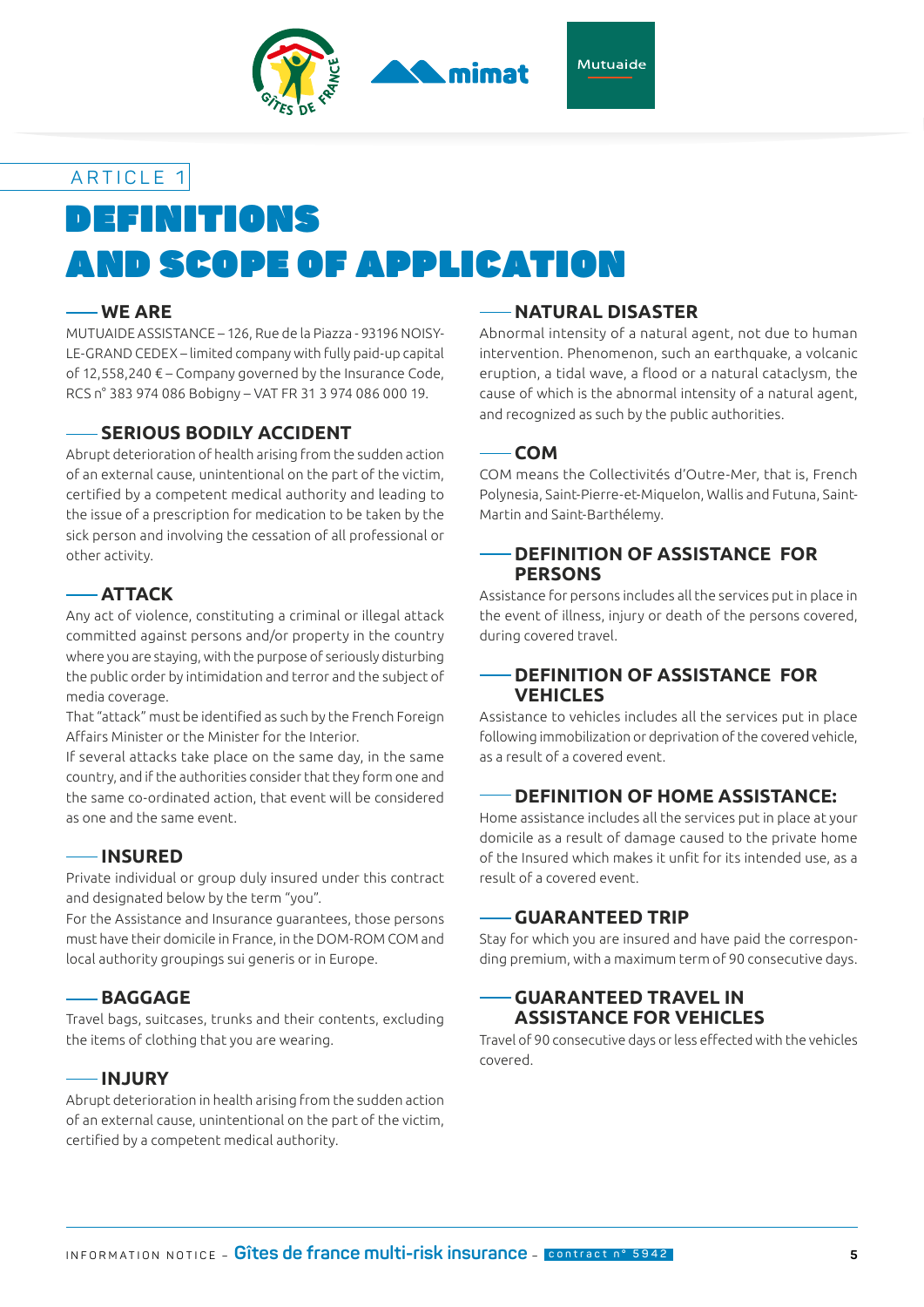

#### **DOMICILE**

For the Assistance and Insurance guarantees, the domicile is considered to be the main and usual place of residence in France, in the DOM-ROM COM and local authority groupings sui generis, or in Europe. In the case of dispute, the tax domicile constitutes the domicile.

#### **DOMICILE FOR ASSISTANCE FOR VEHICLES**

The main place of residence for the Insured in metropolitan France designated in the insurance contract, or the usual place where the covered vehicle is parked. In the case of dispute, the tax address constitutes the domicile.

#### **DOMICILE FOR HOME ASSISTANCE**

The main or secondary place of residence declared by the Insured at the time of taking out the insurance contract. That domicile must be in metropolitan France or in the Principalities of Andorra and Monaco.

#### **DOM-ROM, COM AND LOCAL AUTHORITY GROUPINGS SUI GENERIS**

Guadeloupe, Martinique, French Guyana, Réunion, French Polynesia, Saint-Pierre-et-Miquelon, Wallis and Futuna, Mayotte, Saint-Martin, Saint- Barthelemy, New Caledonia.

#### **DROM**

DROM means the Départements et Régions d'Outre-Mer, that is, Guadeloupe, Martinique, Guyana, Réunion and Mayotte.

#### **TERM OF THE GUARANTEES**

- The "Cancellation" guarantee takes effect on the day when you take out your insurance contract and expires on the day of your departure for your trip.
- The term of validity of the other guarantees corresponds to the dates for the stay shown on the invoice issued by the travel organizer, with a maximum term of 90 consecutive days.

#### **ESSENTIAL ITEMS**

Items of clothing or toiletries that enable you to cope temporarily with the unavailability of your personal effects.

#### **EUROPEAN ECONOMIC AREA (E.E.A.)**

Germany, Austria, Belgium, Bulgaria, Cyprus, Croatia, Denmark, Spain, Estonia, Finland, France, Greece, Hungary, Ireland, Iceland, Italy, Latvia, Liechtenstein, Lithuania, Luxembourg, Malta, Norway, Netherlands, Poland, Portugal, Czech Republic, Rumania, United Kingdom, Slovakia, Slovenia, Sweden.

#### **ABROAD**

Any country outside that in which you are domiciled.

#### **EUROPE**

Europe means the following countries: Germany, Andorra, Austria, Belgium, Bulgaria, Cyprus, Croatia, Denmark, Spain, Estonia, Finland, metropolitan France, Gibraltar, Hungary, Greece, Ireland, Italy and islands, Liechtenstein, Latvia, Lithuania, Luxembourg, Malta, Principality of Monaco, Norway, Netherlands, Poland, Portugal, Rumania, United Kingdom, Slovakia, Slovenia, Czech Republic, San Marino, Sweden and Switzerland.

#### **EVENTS COVERED FOR ASSISTANCE**

Illness, injury or death during covered travel..

#### **EVENTS COVERED FOR INSURANCE**

- Cancellation,
- Missed departure,
- Baggage,
- Curtailment of stay.

#### **EVENTS COVERED FOR ASSISTANCE TO VEHICLES**

 For all the guarantees: Breakdown, accident, or fire concerning the guaranteed vehicle..

#### **EVENTS COVERED FOR HOME ASSISTANCE**

Fire, water damage, breakage of glass, natural disaster, burglary or attempted burglary, theft or loss of the house keys, theft or any other damage forming the subject of cover taken out in your Home Insurance contract.

#### **PERFORMANCE OF THE SERVICES**

The services guaranteed under this agreement can only commence with the prior agreement of MUTUAIDE ASSISTANCE. Accordingly, no expenditure made by the Insured on their own authority can be refunded by MUTUAIDE ASSISTANCE.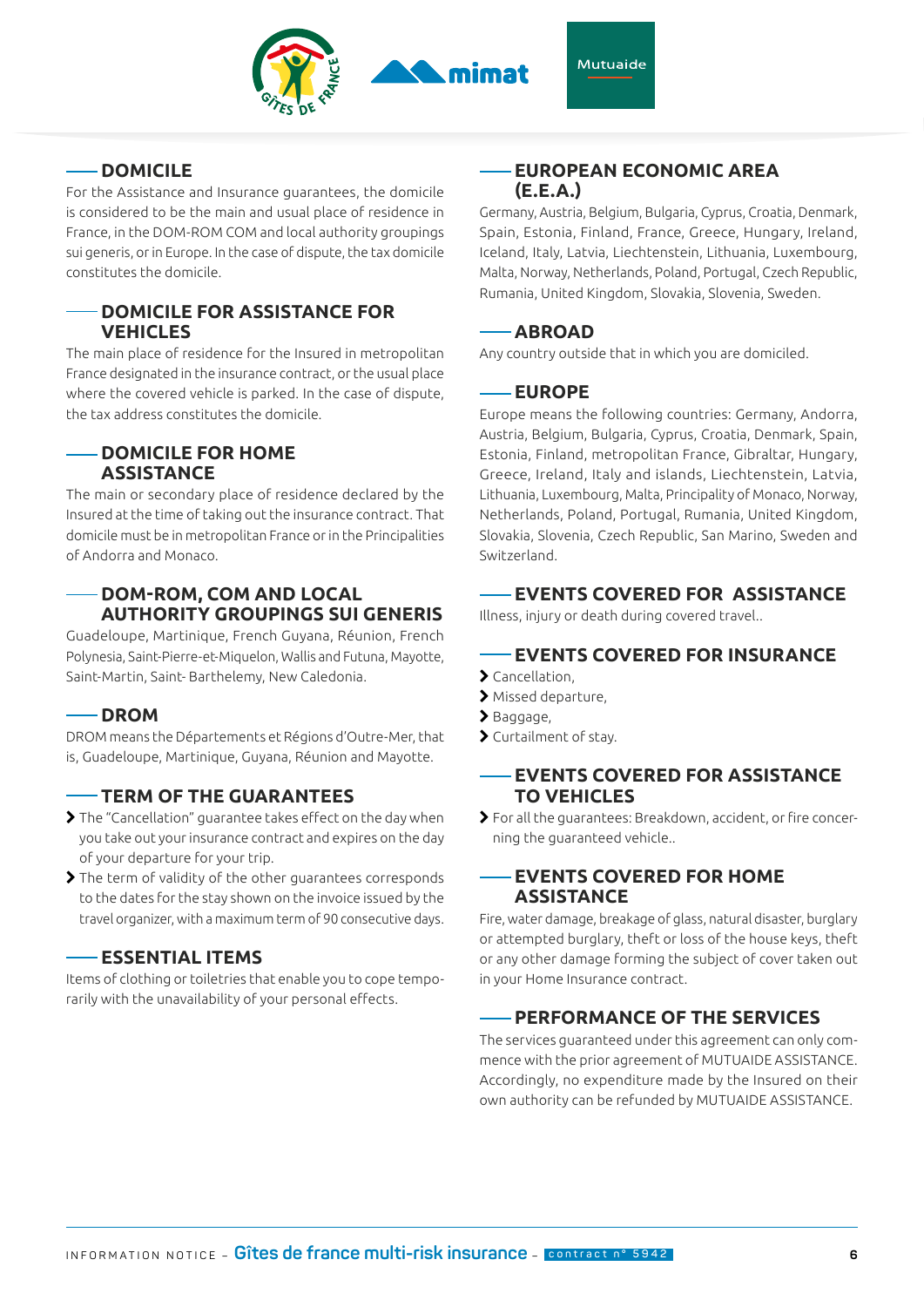

#### **EXCESS**

Part of the claim to be borne by the Insured and set out in the contract in the event of compensation following a claim. The excess may be expressed in amounts, percentages, days, hours, or kilometres.

#### **EXCESS FOR INTERVENTION IN ASSISTANCE FOR VEHICLES**

- 50 km from the place where the vehicle is usually parked in the case of breakdown.
- Without distance-related excess in all other cases.

#### **GROUP**

All the participants appearing on the same registration form for the trip.

#### **IMMOBILISATION OF THE VEHICLE**

Immobilisation of the vehicle starts as from the time when that is left with the repairing garage nearest the place of the incident. The term of the immobilisation will be specified by the repairer when the vehicle is taken in charge or, where applicable, in an expert's statement. It ends when the work has actually been finished.

#### **LONG HAUL**

"Long haul" means travel to destination countries not listed in the definition "Medium haul".

#### **ILLNESS**

Abrupt and unforeseeable deterioration in health certified by a competent medical authority..

#### **SERIOUS ILLNESS**

Abrupt and unforeseeable deterioration in health certified by a competent medical authority and leading to the issue of a prescription for medication to be taken by the sick person and involving the cessation of all professional or other activity.

#### **SPORTING OR LEISURE EQUIPMENT**

Any material or equipment necessary for practising a covered sport or leisure activity.

#### **MAXIMUM PER EVENT**

In the case where the guarantee covers several insured persons who are victims of the same event and insured under the same special conditions, the insurer's guarantee is in all events limited to the maximum amount provided for under that guarantee, regardless of the number of victims. As a result, the compensation is reduced and paid in proportion to the number of victims.

#### **FAMILY MEMBERS**

Your spouse or your common-law partner or any person who is bound to you by a civil solidarity contract (PACS), your ascendants or descendants or those of your spouse, your fathers-in-law, mothers-in-law, brothers and sisters, including the children of the spouse or cohabiting partner of one of your direct ascendants, brothers-in-law, sisters-in-law, sons-in-law, daughters-in-law, or those of your spouse. They must be domiciled in the same country as you unless there is a contractual stipulation to the contrary.

#### **MEDIUM HAUL**

"Medium haul" means travel to Europe and countries in the Maghreb.

#### **WE ORGANISE**

We undertake the necessary steps to give you access to the services.

#### **WE TAKE CHARGE**

We finance the services.

#### **NULLITY**

Any fraud, falsification or false declarations and false witness statements that may bring into play the guarantees provided for in the agreement shall render our undertakings null and void and lead to deprivation of the rights provided for in this agreement.

#### **PRECIOUS OBJECTS**

Pearls, jewellery, watches, furs worn on the person, and any device for reproduction of sound and/or image and their accessories, shotguns, fishing equipment, portable computers.

#### **MEDITERRANEAN COUNTRIES**

Bosnia-Herzegovina, Montenegro, Albania, Turkey, Syria, Lebanon, Israel, Palestine, Egypt, Libya, Tunisia, Algeria, Morocco.

#### **FAMILY MEMBER OR FRIEND**

Any person named by you and residing in metropolitan France or the Principalities of Andorra or Monaco.

#### **INCIDENT**

Random event of a nature such as to trigger the guarantee under this contract.

#### **TERRITORIALITY**

Worldwide.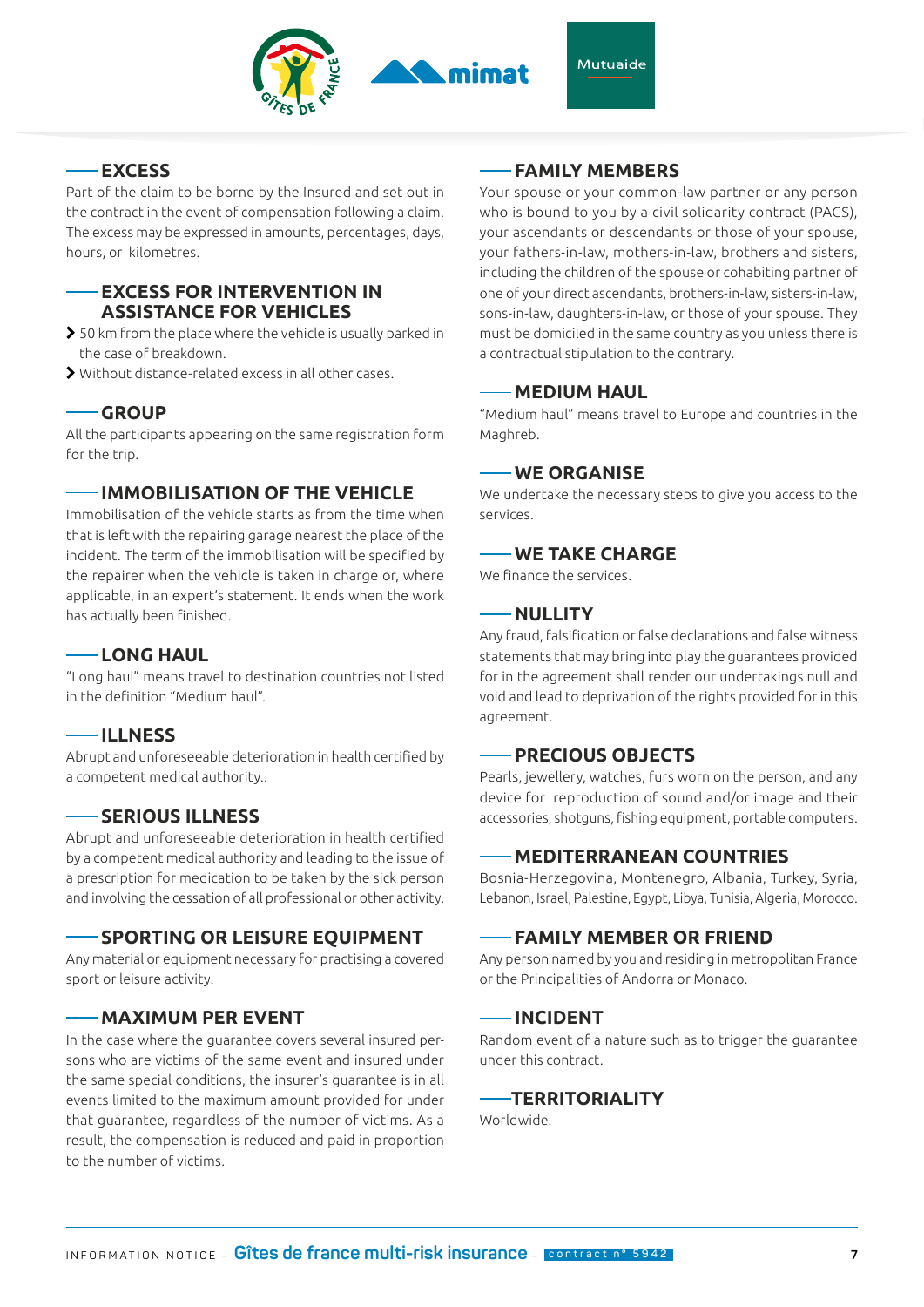

#### **TERRITORIALITY IN ASSISTANCE FOR VEHICLES**

Metropolitan France, the Principalities of Andorra or of Monaco and the countries not struck out on the international insurance map (green map).

#### **TERRITORIALITY IN HOME ASSISTANCE**

Metropolitan France, the Principalities of Andorra or of Monaco.

#### **VEHICLES COVERED**

- Any motorized land vehicle with a maximum of 9 seats, total authorized loaded weight of less than 3,500 kg, registered in France and belonging to the Insured, their spouse or their common-law partner.
- The trailer or baggage trailer towed by the covered vehicle and the total authorised loaded weight of which is 750 kg or less. The contents, whatever they may be, including merchandise, or personal effects or objects transported in a trailer, do not benefit from the guarantee.

## ARTICLE 2 DESCRIPTION OF THE INSURANCE GUARANTEES

### **1 / CANCELLATION**



# **Cancellation for** MEDICAL REASONS

Cover is guaranteed to you for the reasons and circumstances listed below, excluding all the others, within the limit shown in the Table of Guarantees.

#### **Serious illness, serious bodily accident or death, including outcomes, sequelae, complications or aggravation of an illness or an accident, found before subscription to your trip, affecting:**

- yourself, your spouse or common-law partner, your ascendants or descendants (to any degree), your guardian or any person usually living under your roof,
- your brothers and sisters, including the children of the spouse or cohabiting partner of one of your direct ascendants, brothers-in-law, sisters-in-law, sons-in-law, daughters-in-law, fathers-in-law or mothers-in-law,
- your professional replacement named at the time of the subscription,

 The person named when you take out this contract who is in charge during the trip of taking care of, or accompanying on holiday, your under-age children or a disabled person living under your roof, on condition that there is a hospitalisation of more than 48 hours or death.

#### **Complications in pregnancy up to the 28th week.**

- and which lead to the complete cessation of all professional or other activity and on condition that at the time of departure, you are not more than 6 months pregnant, or,
- if the nature of the trip itself is incompatible with the state of pregnancy, on condition that you were unaware of your state at the time when you registered.

**It is your responsibility to establish the reality of the position giving entitlement to our services. We therefore reserve the right to refuse your request, on our doctors' advice, if the information supplied does not substantiate the facts.**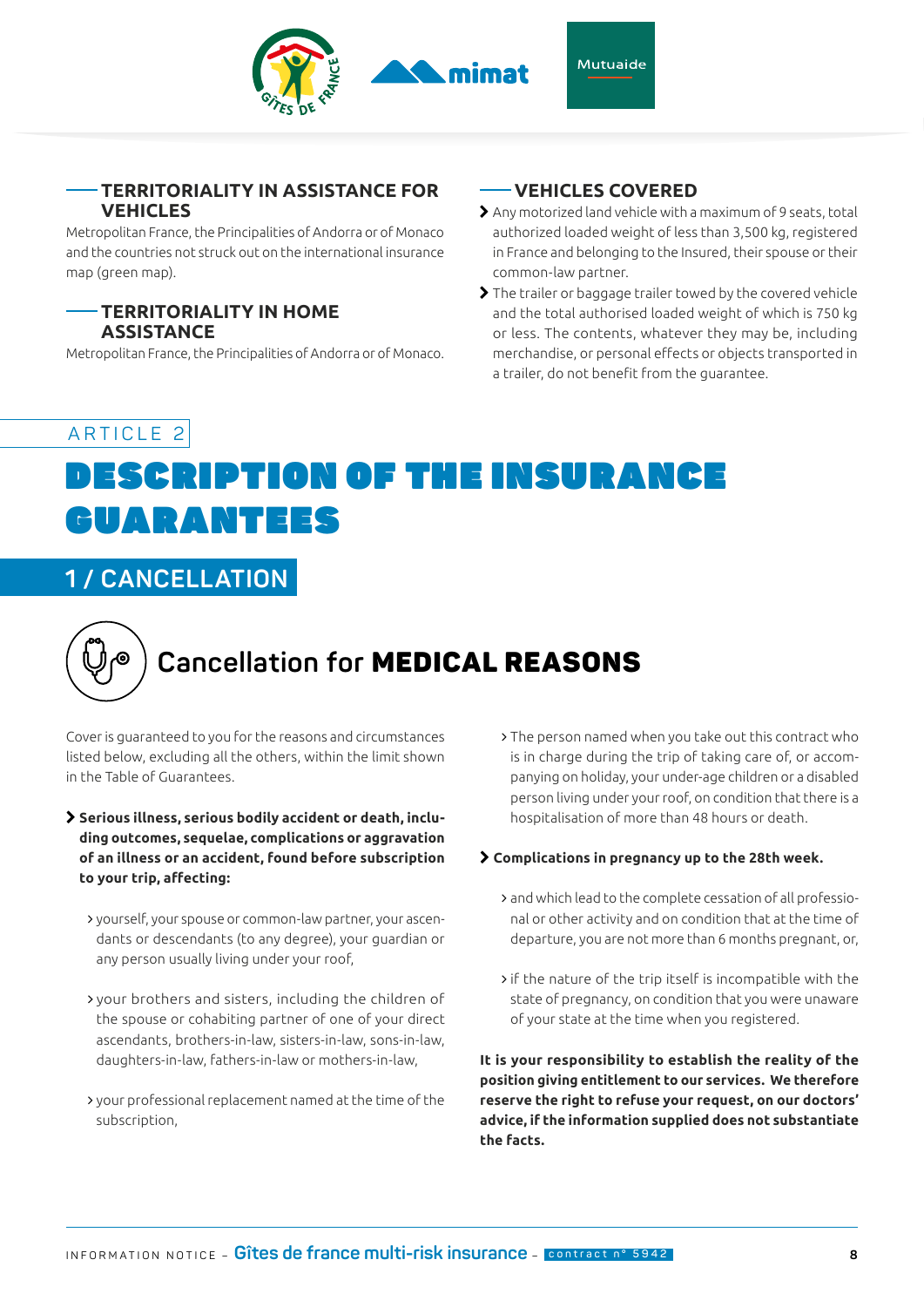



# **Cancellation for** ALL CAUSES

Cover is guaranteed to you for the reasons and circumstances listed below, excluding all the others, within the limit shown in the Table of Guarantees:

- **An accident or breakdown of your means of transport**  soccurring during your journey to the departure point, leading to a delay of more than two hours, making you miss the flight booked for your departure, on condition that you had made arrangements to arrive at the airport at least 2 hours before the last time for boarding.
- **Your redundancy** or that of your spouse, cohabitee or PACS partner, on condition that the proceedings had not commenced on the day when this contract was taken out and/or that you were not aware of the date of the event at the time when you took out the contract.
- **Obtaining salaried employment or a paid internship,** taking effect before or during the dates planned for your trip, while you were registered with the Pôle Emploi job agency, on condition that it is not a case of extension, renewal or amendment of the type of contract, nor an assignment offered by an agency specialising in temporary work.
- **The deletion of, or change to, your paid holiday dates made by your employer.** This guarantee is granted to salaried workers, **excluding liberal professionals, directors, company legal representatives, independent workers, craftsmen and showbusiness workers in casual employment.** That holiday, which is a vested right, must have been the subject of a prior written agreement by the employer before the contract was taken out.
- **Your professional transfer,** not disciplinary or imposed by your employer, obliging you to move during the period of your insured stay or within the 8 days preceding your departure and on condition that the transfer was not known at the time when you took out the contract. This guarantee is granted to salaried workers, **excluding liberal professionals, directors, company legal representatives, independent workers, craftsmen and showbusiness workers in casual employment.**
- Serious **material damage** imperatively requiring your presence on the day planned for your departure, in order to take the necessary protective measures following a fire or damage by water or natural elements and affecting more than 50% of your private or professional premises, according to expert opinion.
- **Theft in your private or professional premises,** imperatively requiring your presence on the day of your departure, on condition that it took place within the 48 hours preceding the departure on the trip.
- **Serious damage to your vehicle** occurring within the 48 hours preceding the departure, and insofar as it can no longer be used to go to the place of stay.
- **Cancellation for a covered reason** by one or more persons registered at the same time as you (Maximum 5) and insured under this contract. If you wish to go on the trip alone, account is taken of any additional costs, although our refund cannot exceed the amount due in the case of cancellation at the date of the event. However, when all the insured persons form part of the same tax household or can prove that there is a direct family relationship between them, this is covered under the guarantee "Cancellation".
- **A summons to you of an imperative and unforeseeable nature and which cannot be postponed,** from a public authority on a date that falls within the period of the planned trip, and on condition that the summons was not known at the time when you took out the Contract.
- **A summons to you for the adoption of a child** during the period of your insured stay, on condition that the summons was not known at the time when you took out the Contract,
- **A summons to you,** for a date during the period of your trip, **to a university re-take examination** on condition that the failure of the examination was not known at the time when you took out this Contract.
- **A summons to you for in vitro fertilisation,** during the period of your insured stay and on condition that the summons was not known at the time when you took out the Contract.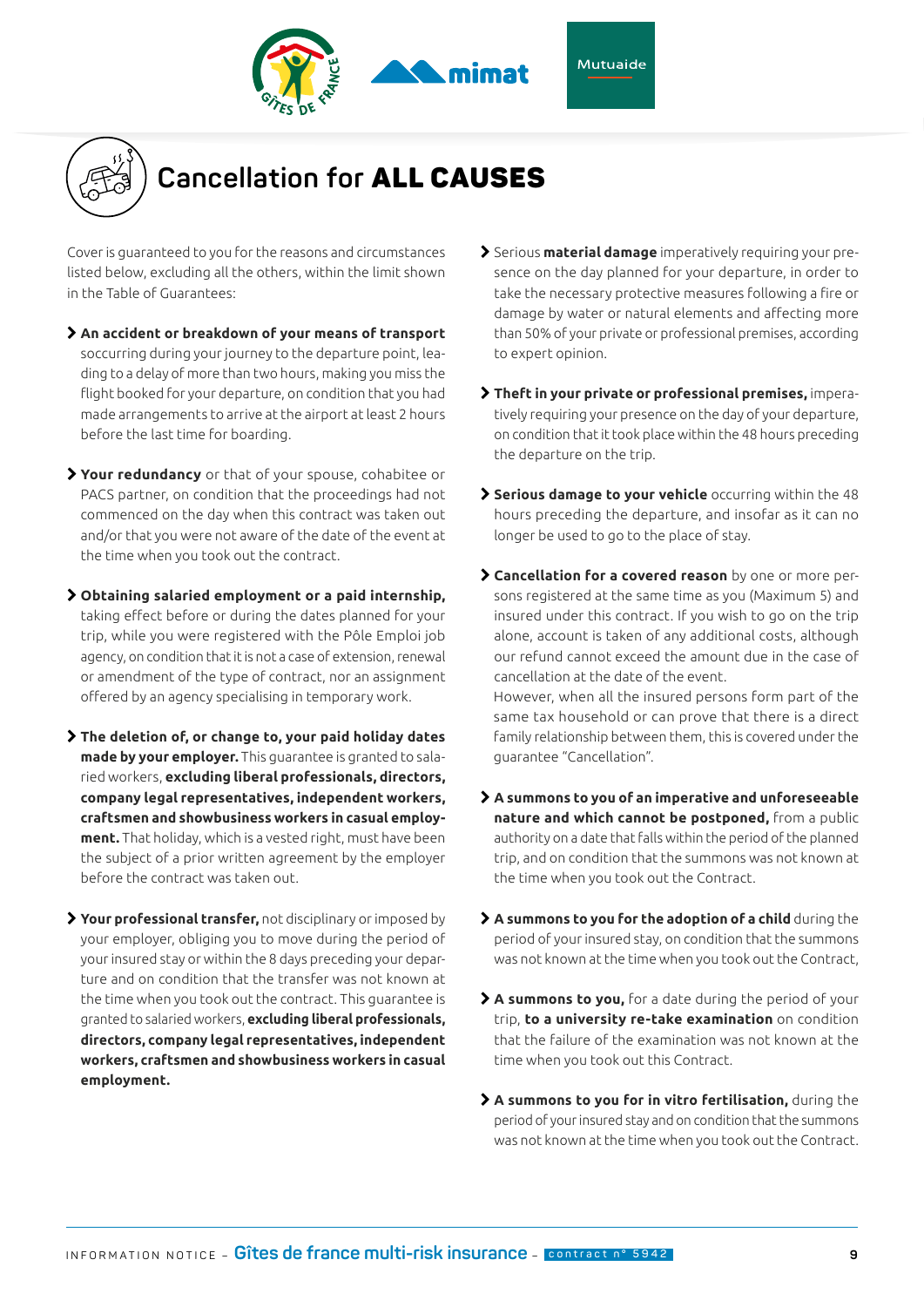

- **A riot, an attack, an act of terrorism, pollution or epidemic occurring in France.** You are covered by the guarantee in the case of riot, attack or act of terrorism, when the two following conditions are fulfilled:
	- The event caused material and bodily damage in the destination town(s) for your trip or within a radius of 50 km around the place where you are holidaying.
	- The date of your departure was scheduled less than 30 days after the event and no event of the same nature occurred in the area in question in the thirty days preceding the subscription of the contract; that event was to take place after the contract was taken out.
- **The theft, within the 48 hours preceding your departure, of your identity papers** (passport, identity card) **indispensable for crossing the borders planned** during your trip, on condition that a declaration of theft was made to the nearest police authorities as soon as you were aware of the theft.
- **A transporters' strike,** on condition that that took place in France, that notice was given 48 hours before the start of the trip and that the Insured had no other means of transport enabling them to go to the place of stay.
- **Refusal of a tourist visa** by the authorities of the country chosen for your trip, on condition that you did not make any request that was refused by those authorities during a previous trip, that your approaches enabled them to take up their position before your trip, and that you respected the constraints required by the administrative authorities of that country.

# **Cancellation for** "ANYTHING EXCEPT"

 You are also covered by the guarantee, within the limit shown in the Table of Guarantees, **for any other random event, whatever it may be, constituting an immediate, actual and serious obstacle** preventing your departure and/or the pursuance of the activities planned during your trip. Random event means any event that is sudden, unforeseeable and outside the insured's control which justifies the cancellation of the trip. The random event must have a direct causal link to the impossibility of leaving.

#### **Cancellation of professional events:**

- The cancellation of a professional appointment for which the service had been booked,
- The cancellation of the worksite for which the service had been booked.

In every case of cancellation of a trip, the compensation will be paid to you after deduction of a specific excess shown in the Table of Guarantees. That excess applies equally to the persons who registered at the same time as you and were insured under this Contract.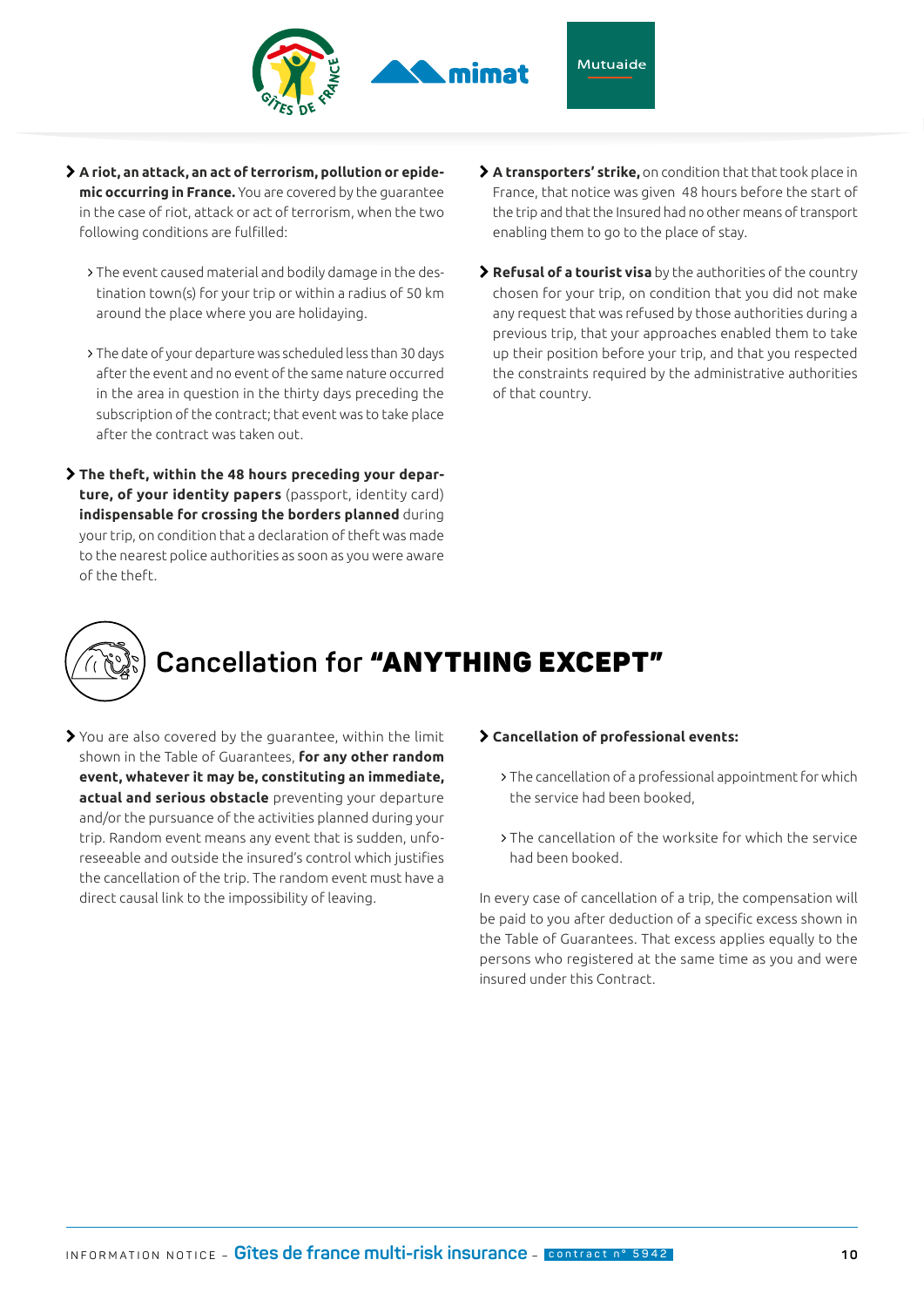

### **Within what period must you declare the claim?**

#### **TWO STAGES**

- $1/$  As soon as you are aware of the first symptoms of the illness or the event triggering the guarantee, you must IMMEDIATELY advise your travel agency.
- $2/$  After that, you must declare a claim to MIMAT (name. remboursement.mimat.fr), within the five working days following the event triggering the guarantee. Your file can only be handled after receipt of the invoice for cancellation costs from your travel agency.

**If you cancel the trip with your travel agency at a later date, we will only refund you the cancellation costs as from the date of the contra-indication certified by a competent authority, in accordance with the cancellation schedule appearing in the travel agency's special conditions of sale.**

### **What are your obligations in the case of a claim?**

#### **Your claim declaration must be accompanied:**

- in the case of illness or accident, by a medical certificate and/or an administrative hospitalisation notice specifying the origin, the nature, the seriousness and the foreseeable consequences of the illness or the accident,
- in the case of death, by a certificate and the civil registry form,
- in other cases, by any proof justifying the reason for your cancellation.

You must give MIMAT (name.remboursement.mimat.fr), **the documents and medical information necessary for examination of your file.**

**You must also send all information or documents which will be requested from you in order to justify the reason for your cancellation, and in particular:**

 All the photocopies of prescriptions prescribing medication, analyses or examinations and all documents proving that those were issued or carried out, and in particular the medical vouchers including, for prescribed medication, a copy of the corresponding stickers,

- The statements from the Social Security or any other similar body, relating to the reimbursement of the fees for treatment and payment of the per diem sick pay,
- The original receipted invoice for the charge that you are required to pay to the travel agency or that the latter has retained,
- Your insurance contract number,
- > The registration form issued by the travel agency.
- In the case of accident, you must specify the causes and circumstances of that and give us the names and addresses of those responsible and, if applicable, of the witnesses,
- And all other necessary documents.

**Further, it is expressly agreed that you accept in advance the principle of a check by our medical adviser. Therefore, if you oppose this without due cause, you will lose your rights to cover.**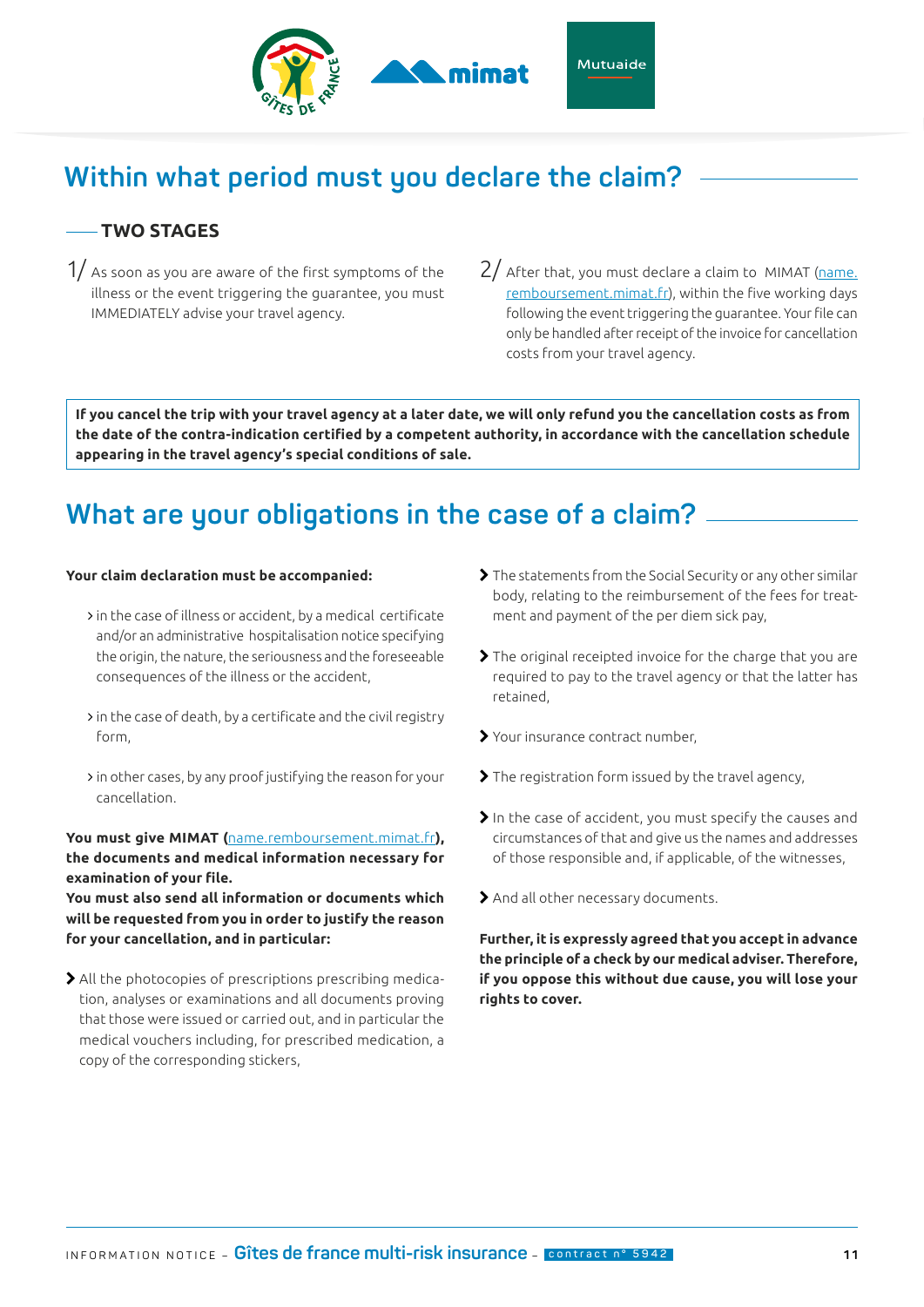

#### Mutuaide

### **What we exclude**

**The Cancellation guarantee does not cover impossibility to leave related to logistical arrangements, to conditions of accommodation, or to the safety of the destination.** 

**In addition to the exclusions common to all the guarantees, the following are also excluded:**

- An event, an illness or an accident that was the subject of a first diagnosis, a relapse, an aggravation or a hospitalisation between the date of purchase of the trip and the date when the insurance contract was taken out,
- Any circumstance only affecting the enjoyment,
- Omission of vaccination,
- Default of any kind, including financial, on the part of the transporter making the performance of its contractual obligations impossible,
- Absence or excess of snow,
- Any medical event for which the diagnosis,, the symptoms or the cause of those are of a psychic, psychological or psychiatric nature, and which did not give rise to a hospitalisation in excess of 3 consecutive days after this Contract was taken out,
- Pollution, the local health situation, and natural disasters that were the subject of proceedings under Law N° 82.600 of 13th July 1982, as well as their consequences, or meteorological or climate events.
- The consequences of criminal proceedings against you,
- Any other event occurring between the date when the insurance contract is taken out and the departure date for your trip,
- Any event occurring between the date of purchase of the trip and the date when the insurance contract is taken out,
- > The absence of unforeseeability,
- An act that is wilful and/or blameworthy under the law, the consequences of alcoholic states and consumption of drugs or of any narcotic substance referred to in the Public Health Code, or of medication and treatments not prescribed by a doctor,
- The simple fact that the French Foreign Affairs Ministry advises against the geographic destination of the trip,
- An act of negligence on your part,
- Any event the liability for which may be borne by the travel agency in application of the Tourism Code in force,
- The failure, for any reason whatsoever, to present the documents essential for the stay, such as passport, identity card, visa, travel warrants, or vaccination booklet, except in the case of theft of the passport or the identity card within the 48 hours preceding the departure.

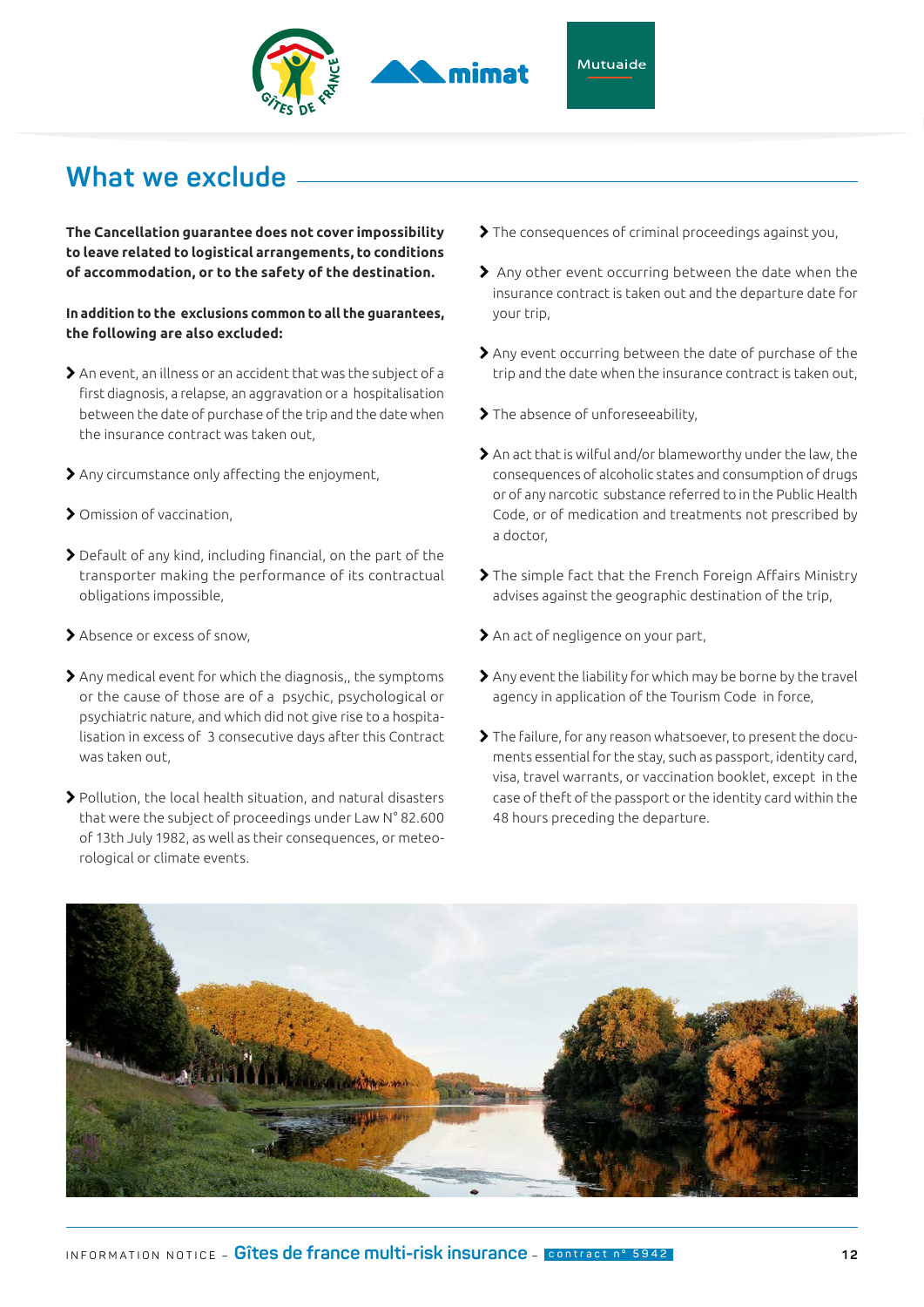

### **2/ LATE ARRIVAL**

If you arrive late at the insured place of stay, as a result of an event that is unforeseeable, outside your control and can be proven, except in the case of a change to the timetable by the transporter, and that occurs between your home and the place where you are to stay, we will compensate you up to the amount shown in the Table of Guarantees.

Late arrival at the place of stay is understood to be the Insured's arrival at the place of stay more than twenty-four (24) hours after the expected date for the start of the service covered and which appears on the confirmation of booking of the guaranteed services.

**The guarantee applies only when the length of the stay is more than 5 days.**

**In no case can the amount exceed that which would be produced by cancellation of the trip.**

### **What we exclude**

**In addition to the exclusions common to all the guarantees, we cannot intervene in the following circumstances:**

- Any event that occurs between the date when the services for your trip are booked and the date when this contract is taken out,
- The absence of sufficient margin left by the Insured to go to the place of stay. Sufficient margin is understood to be,
	- If the journey is by road, the journey time between the domicile and the place of stay, increased by 20 minutes,
- If the journey is by train, the journey time between the domicile and the departure station for the journey, increased by 20 minutes (if there is a connection, the sufficient margin is that scheduled by the rail services).
- > If the journey is by plane, the journey time between the domicile and arrival at the airport, increased by 20 minutes (the time for check-in and boarding is not taken into account).

### **What are your obligations in the event of a claim?**

You must declare your claim to MIMAT (name.remboursement. mimat.fr) within the five working days after you become aware of it, unless there are unforeseeable circumstances or an event of force majeure. After that period, if we suffer a loss due to a late declaration, you will lose all right to compensation.

We will send you the information necessary to make your declaration of claim and it is your responsibility to send us every document and all information to enable the amount of your compensation to be assessed.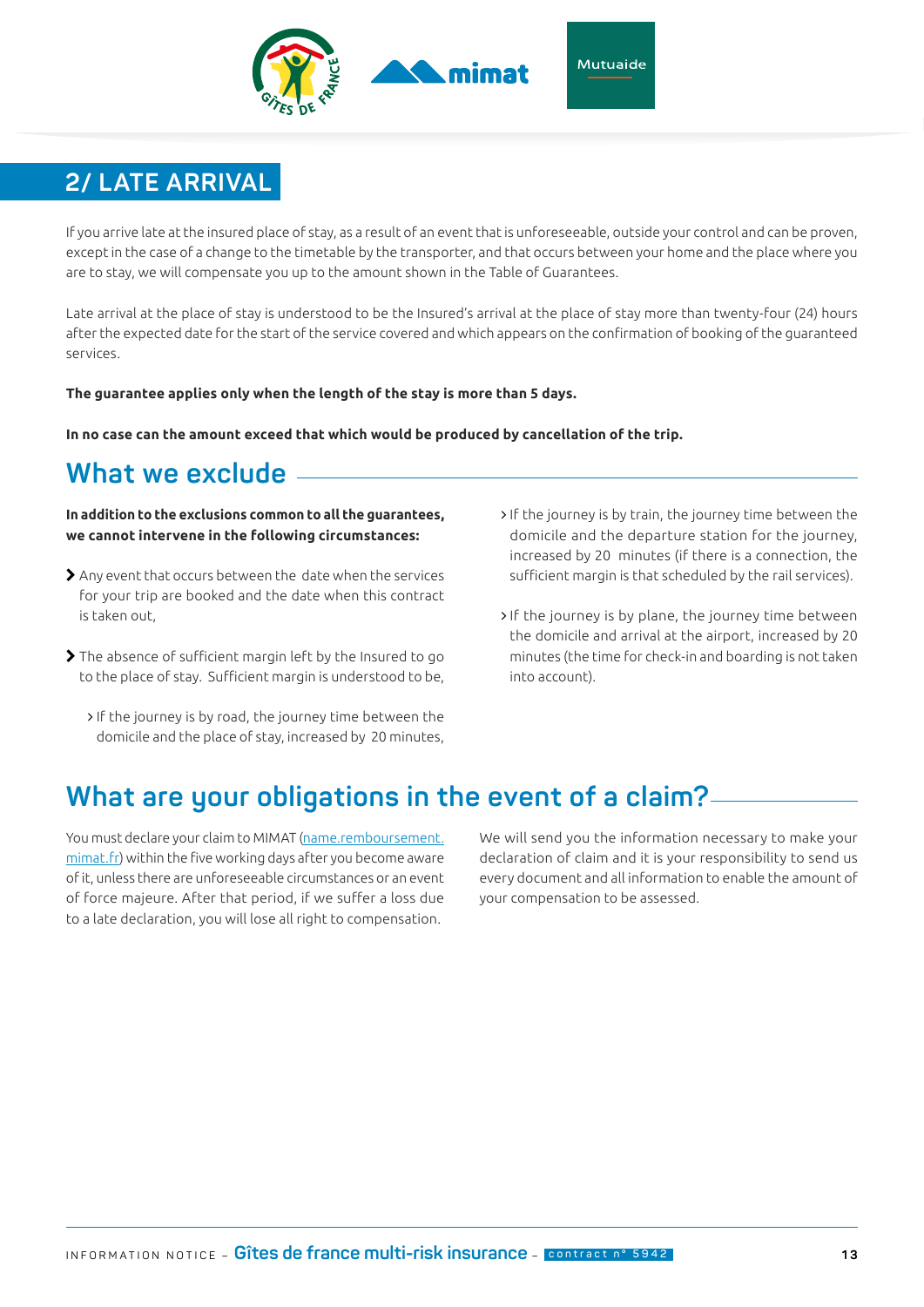

### **3/ BAGGAGE**

### **Damage to property**

We cover you, up to the amount shown in the Table of Guarantees, for your baggage and objects and personal effects taken with you outside your main or second place of residence in the case of total or partial destruction.

### **Damage to sporting or leisure equipment**

We cover you, up to the amount shown in the Table of Guarantees, for your sporting and leisure equipment taken with you, outside your main or second place of residence, if the latter becomes unusable as a result of accidental breakage during use or its delivery by a transport company.

Accidental breakage means any damage or destruction externally visible and harming the effective performance of your covered sporting or leisure equipment.

### **Delay in delivery of your baggage**

In the event that your personal baggage is not given to you at the destination airport (on the outward journey) and if it is restored to you with more than 24 hours of delay, we will reimburse you, upon presentation of proof, for essential items up to the amount shown in the Table of Guarantees. **However, you cannot take this compensation cumulatively with the other compensation under the BAGGAGE guarantee.**

### **What are the limits of our guarantee ?**

For precious objects, the reimbursement value can in no case exceed the amount shown in the Table of Guarantees.

In addition, the items set out above are only covered against aggravated theft, duly declared as such to a competent authority (police, gendarmerie, transport company, purser, etc.).

- The theft of jewellery is covered SOLELY when it has been placed in a safe deposit box or when it is worn by you.
- The theft of any device for reproduction of sound and/or image and their accessories is covered SOLELY when they have been placed in a safe deposit box or when they are carried by you.

If you are using a private car, the risks of theft are covered on condition that your baggage and personal effects are contained in the boot of the vehicle, locked, and hidden from view. Only theft by break-in is covered.

If the vehicle is parked on the public highway, the guarantee is only valid between 07.00 and 22.00.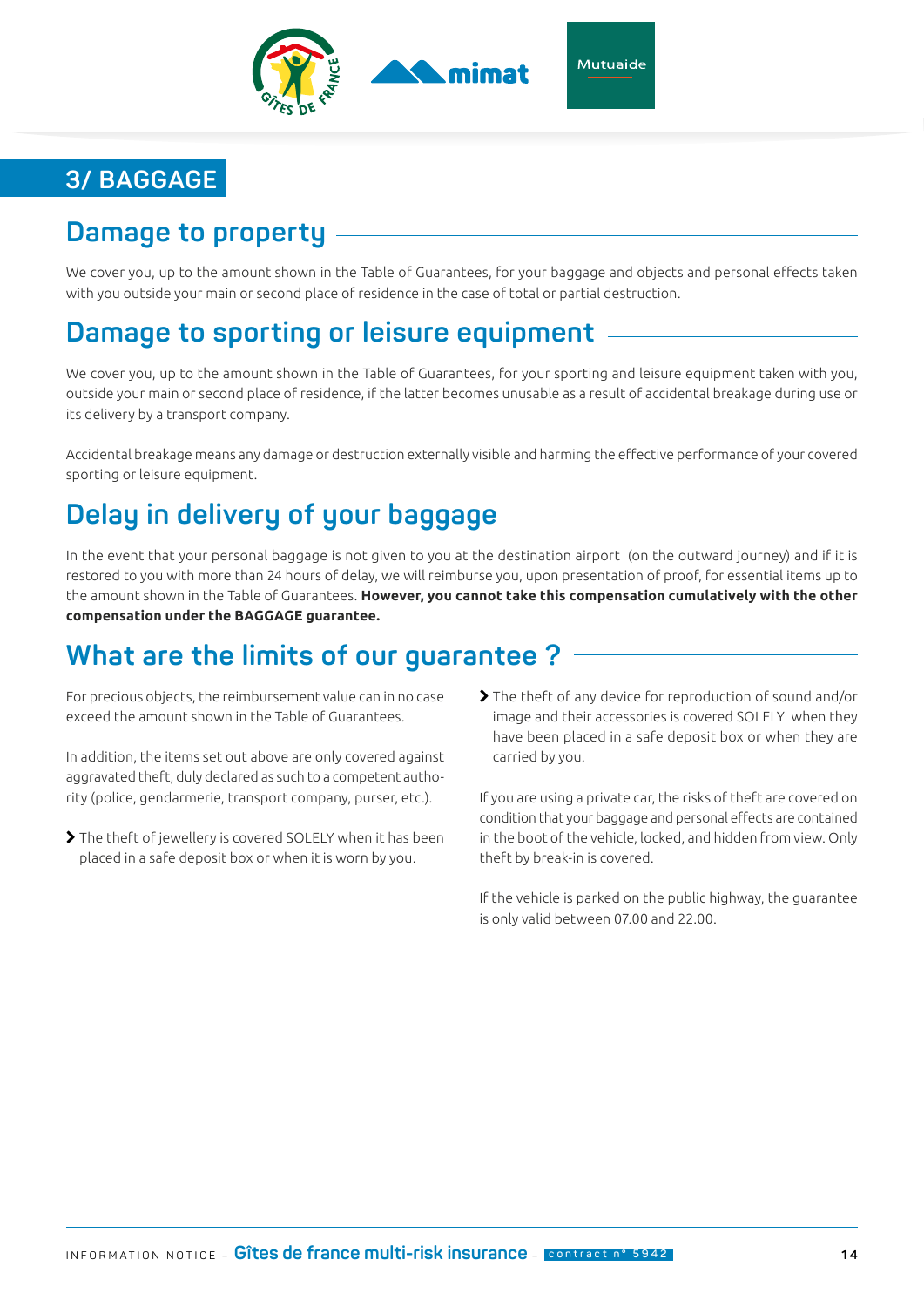

### **What we exclude**

In addition to the exclusions common to all the guarantees, the following are also excluded:

- The theft of baggage or personal effects and objects left unsupervised in a public place or left in premises that are commonly available to a number of people,
- The theft of any device for reproduction of sound and/or image and their accessories when they are not placed in a locked safe deposit box when they are not being carried, which in fact implies that those devices are not covered when they are entrusted to a transport company of any kind (air, maritime, rail, road, etc.),
- When they are forgotten, lost (except by a transport company), or exchanged,
- Theft without break-in duly certified with statement taken by an authority (police, gendarmerie, transport company, purser, etc.),
- Accidental damage due to spillage of liquids or greasy, colouring or corrosive substances contained in your baggage,
- Confiscation of property by the authorities (Customs or police),
- Damage caused by moths and/or rodents or by burns from cigarettes or from a non-incandescent heat source,
- Theft committed in any vehicle which does not have a boot,
- Sales representatives' collections or samples
- When cash, documents, books, tickets and credit cards are stolen, lost, forgotten or damaged,
- When official documents are forgotten, lost or damaged: passport, identity card or residence permit, vehicle registration document or driving licence,
- Theft of jewellery when it has not been placed in a locked safety deposit box while not being worn, which in fact implies that the jewellery is not covered when it is entrusted to a transport company of any kind (air, maritime, rail, road, etc.),
- Breakage of fragile objects such as objects in porcelain, glass, ivory, pottery or marble,
- Indirect loss such as wear and tear or deprivation of enjoyment,
- The following objects: any prosthesis or apparatus of any nature, trailers, securities, pictures, spectacles, contact lenses, keys of all kinds, documents recorded on tapes or films, professional equipment, mobile telephones, musical instruments, food products, lighters, pens, cigarettes, alcohols, artworks, beauty products and photographic films.

### **For what amount do we provide cover?**

The amount shown in the Table of Guarantees constitutes the maximum refund for all the claims occurring during the guarantee period.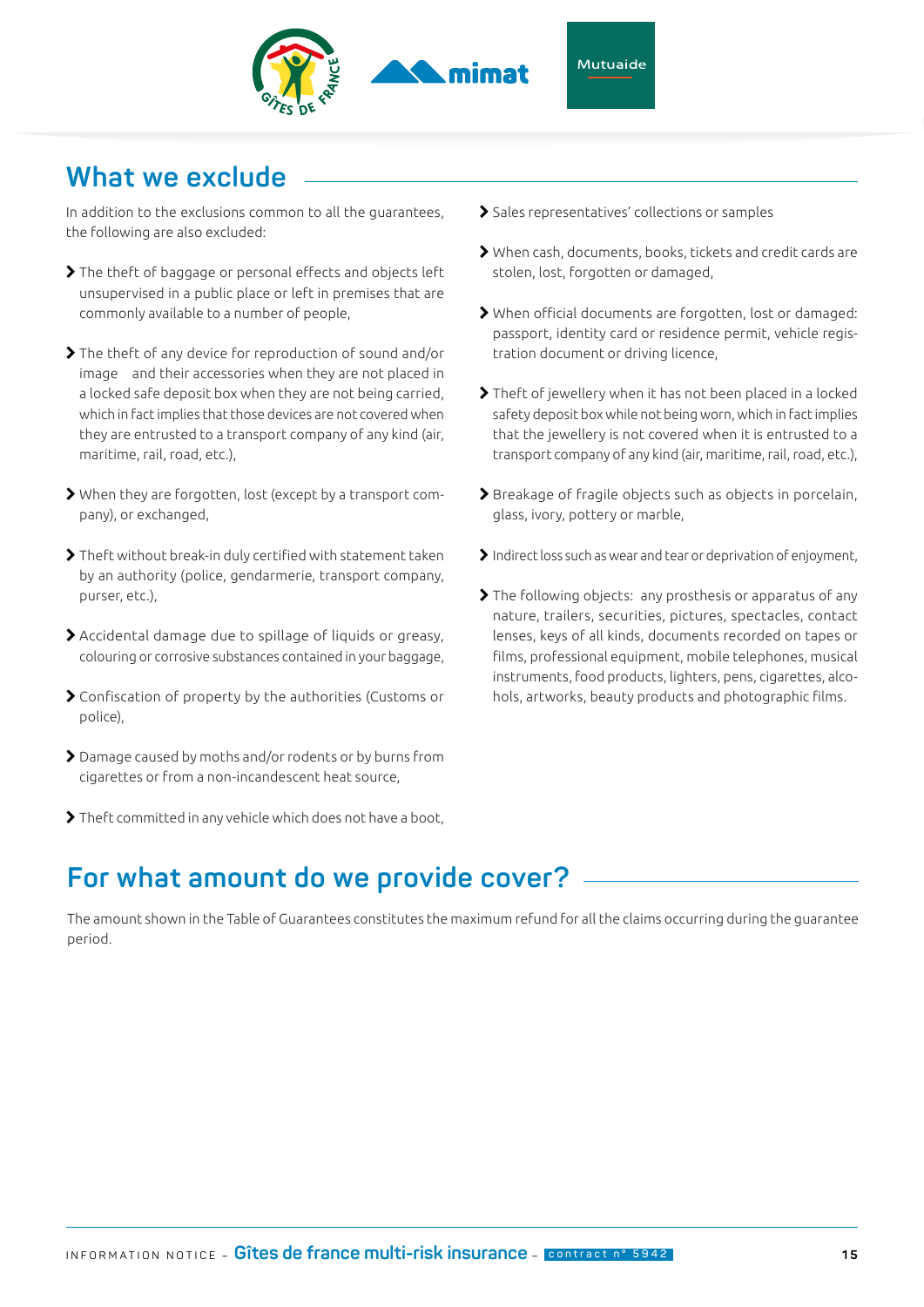

### **How is your compensation calculated?**

In the case of total or partial destruction, or in the case of loss during delivery by a transport company, you are compensated after producing proof and on the basis of the cost of replacement with equivalent objects of the same kind, with deduction for depreciation.

During the first year as from the purchase date, the amount reimbursed will be that of the purchase price of the baggage or of the object of value. The following year, the amount of the reimbursement will be calculated on 75% of the purchase price. In following years, the value will be reduced by an additional 10 %.

In the case of theft, you are compensated upon producing proof and on the basis of the as-new value for replacement with equivalent objects of the same nature.

**In no case will the condition of average laid down in Article L.121-5 of the French Insurance Code apply.**

**Our reimbursement will be made net of deduction of any reimbursement that may be made by the transport company, and of the excess.**

### **What are your obligations in the event of a claim?**

Your claim declaration must reach MIMAT (name.remboursement.mimat.fr), within five working days, unless there are unforeseeable circumstance or force majeure; if that time limit is not respected and we suffer a loss due to that, you will lose all right to compensation.

The claim declaration must be accompanied by the following items:

- The receipt for the filing of a complaint in the case of theft or of declaration of theft to a competent authority (police, gendarmerie, transport company, purser, etc.) when it concerns theft during the stay or loss by a transport company,
- The report of theft or destruction drawn up with the transporter (maritime, air, rail, road) when the baggage or objects are mislaid, or have been damaged or stolen, during the time when they have been in the transporter's legal custody,
- The copy of the list of objects declared damaged or stolen, given to the transport company,
- The reimbursement letter from the airline or transport company showing the compensation that has been paid to you,
- The original proofs of purchase for the objects damaged or stolen,
- In the case of delayed delivery, the irregularity notice drawn up by the transport company and the delivery slip for the baggage showing the date and time of delivery.

**If those documents are not produced, you run the risk that your rights to compensation will be forfeited.**

**The sums insured cannot be considered as proof of the value of the property for which you are requesting compensation, nor as proof of the existence of that property.**

**You are required to prove, by all means in your power and all documents in your possession, the existence and the value of that property at the time of the incident, and the scale of the damage.**

**If you knowingly use incorrect documents as proof, employ fraudulent means, make inaccurate statements or conceal information, you will be deprived of all rights to compensation, without prejudice to the proceedings that we would then have grounds to take against you.**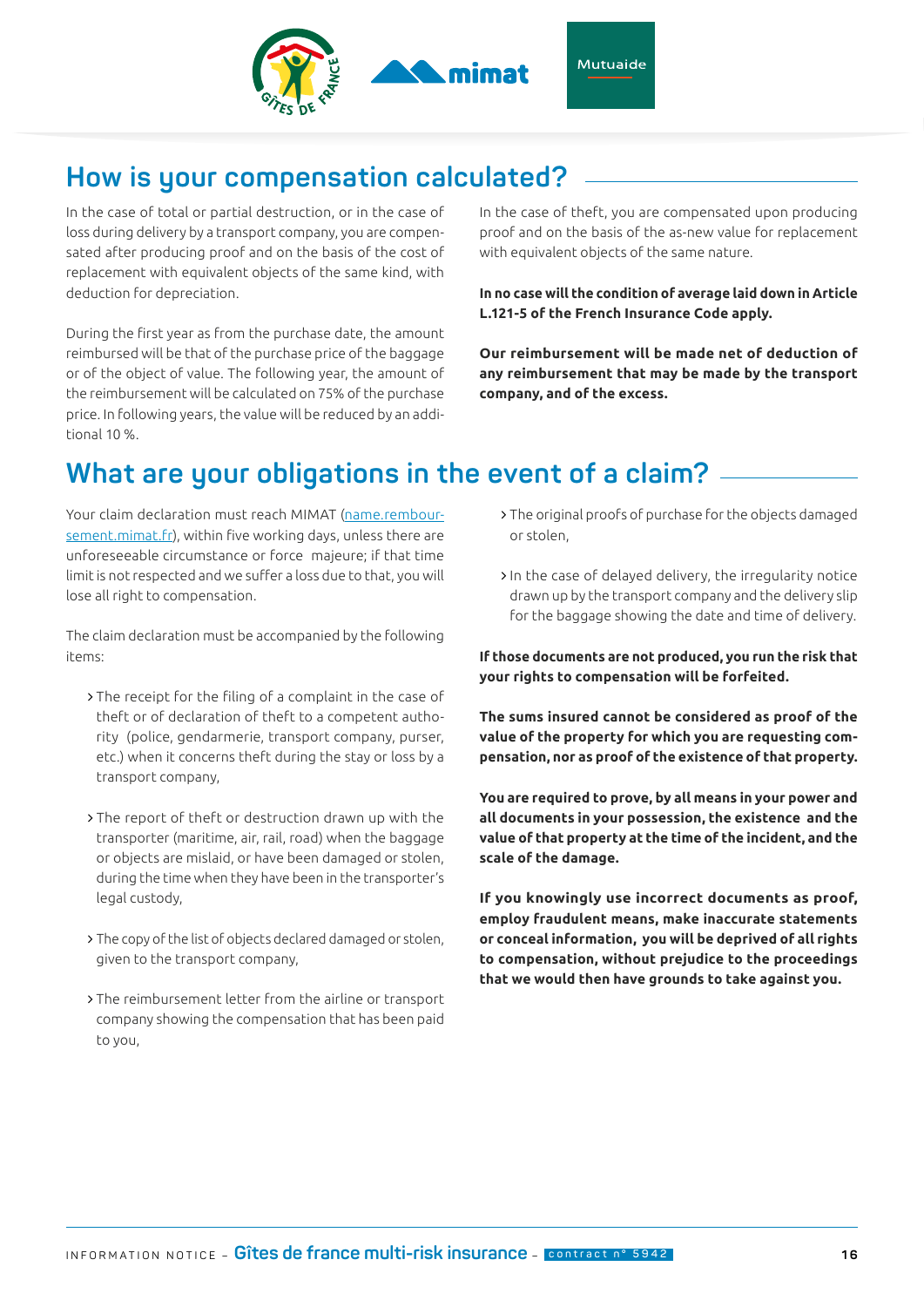

### **What happens if you recover all or part of the baggage or personal effects and objects?**

You must advise MIMAT (name.remboursement.mimat.fr), immediately by registered letter as soon as you are have been informed of that.

- If we have not already paid the compensation, you must re-take possession of the said baggage, objects, or personal effects; we are then only bound to pay for any possible damage or missing items.
- If we have already compensated you, you can opt within a period of 15 days

### **4 / COSTS OF CURTAILMENT OF STAY**

After your medical repatriation organised by the services of MUTUAIDE ASSISTANCE or by any other assistance company, we refund to you, as well as to your family members insured under this contract or a person insured under this contract, who are accompanying you, the costs of the stays already paid for and not used (excluding transport) prorata temporis, as from the night following the event that resulted in the medical repatriation or hospitalisation on site.

Similarly, if a member of your family not taking part in the trip suffers a serious illness, a serious bodily accident or death, and because of that, you must curtail your stay and we proceed to repatriate you (or you go by your own means), we refund to you, as well as to the insured members of your family or a person accompanying you, prorata temporis, the costs of the stay already paid and not used (excluding transport) as from the night following the date of the early return.

Following an event that is unforeseeable and outside your control and which can be proven, we also compensate you in the event of theft, serious fire damage, explosion, or damage

- either to forgo the said baggage, objects or personal effects for our benefit,
- or to take back the said baggage, objects or personal effects and refund the compensation that you have received, deducting, where appropriate, the proportion of that compensation that corresponds to damage or missing items.

If you have not made a choice within 15 days, we shall consider that you have opted to forgo the property.

caused by water or natural forces to your professional or private premises, and which imperatively requires your presence to take the necessary protective measures; we refund to you, as well as to the insured members of your family or a person accompanying you, prorata temporis, the costs of stay already paid and not used (excluding transport) as from the night following the date of the early return, within the limit of the amount shown in the Table of Guarantees.

In the case of a stay of a professional nature, if the professional assignment is curtailed or the structural worksite stopped by more than 48 consecutive hours, we compensate you in line with the amount shown in the Table of Guarantees. We refund to you, as well as to the members accompanying you, prorata temporis, the costs of stay already paid and not used (excluding transport) as from the night following the date of the early return.

**This guarantee cannot be combined with the "Travel Compensation" guarantee.**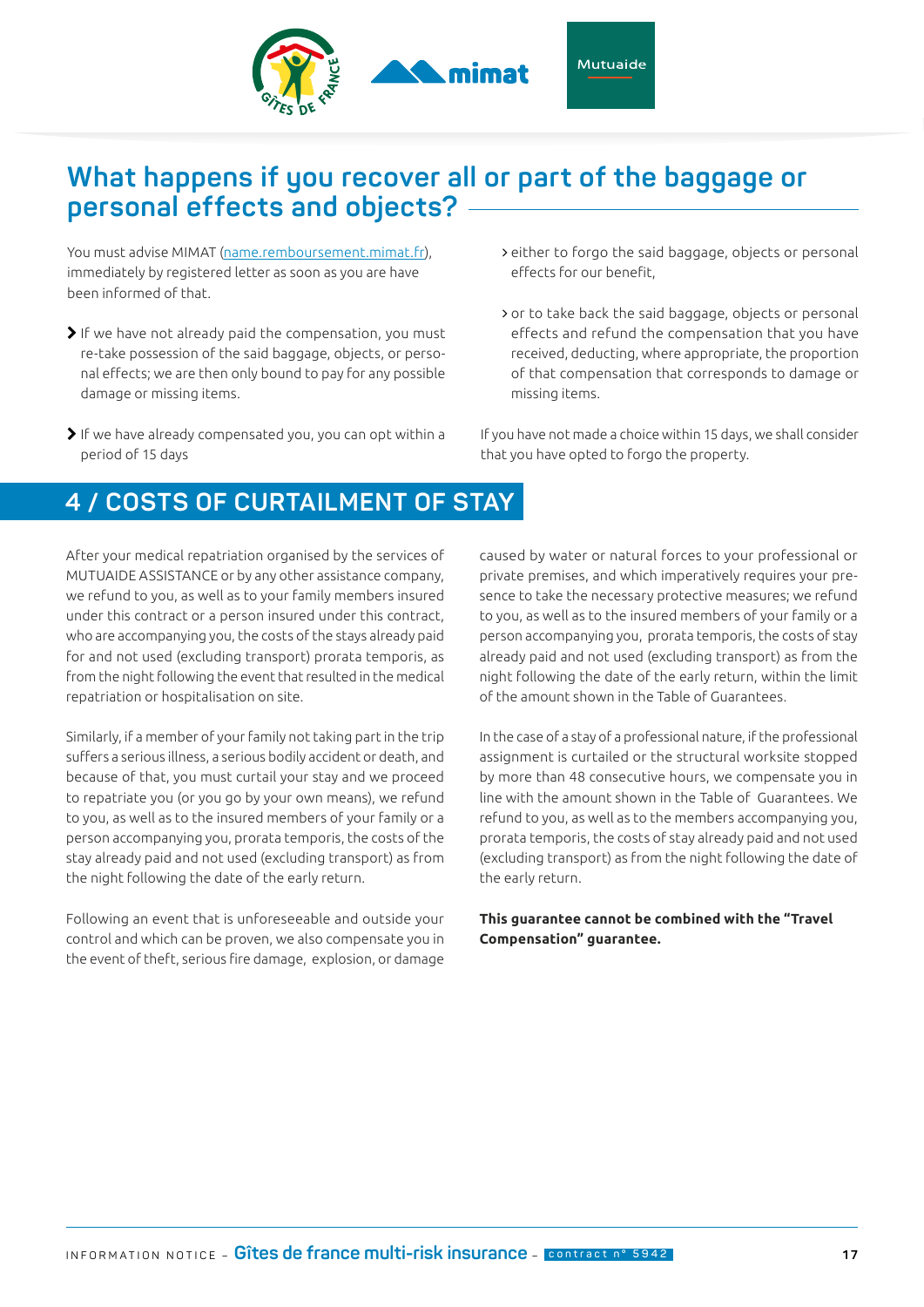

### **What we exclude**

#### **In addition to the exclusions common to all the guarantees, the following are also excluded:**

- Requests for reimbursement of travel tickets,
- > Requests for reimbursement of services that do not appear on the registration form for the trip and therefore not covered (even if those services are purchased from the organiser's local representative on site),
- Curtailments of the stay caused by events of which you knew before the departure on the trip.

### **What are your obligations in the event of a claim?**

**You must declare your claim to MIMAT (**name.remboursement.mimat.fr**) within five working days from when you become aware of it, unless there are unforeseeable circumstance or force majeure. After that time limit, if we suffer a loss due to the late declaration, you will lose all right to compensation.**

You must send us all the documents necessary for the file to be constituted and thus prove the good grounds for, and the amount of, the claim.

In every case, you must provide us with:

 The original detailed invoices from the travel operator, showing the on-site services and the transport services,

- The invoice for subscription to the trip or the registration form from the agency,
- If the curtailment results from an intervention in assistance, the certificate or supporting document from the assister confirming the date of the repatriation or early return and the reason for it.
- Any other document that we deem necessary for examination of the file.

**If the medical information necessary for the examination is not sent to our medical adviser, the file cannot be settled.**

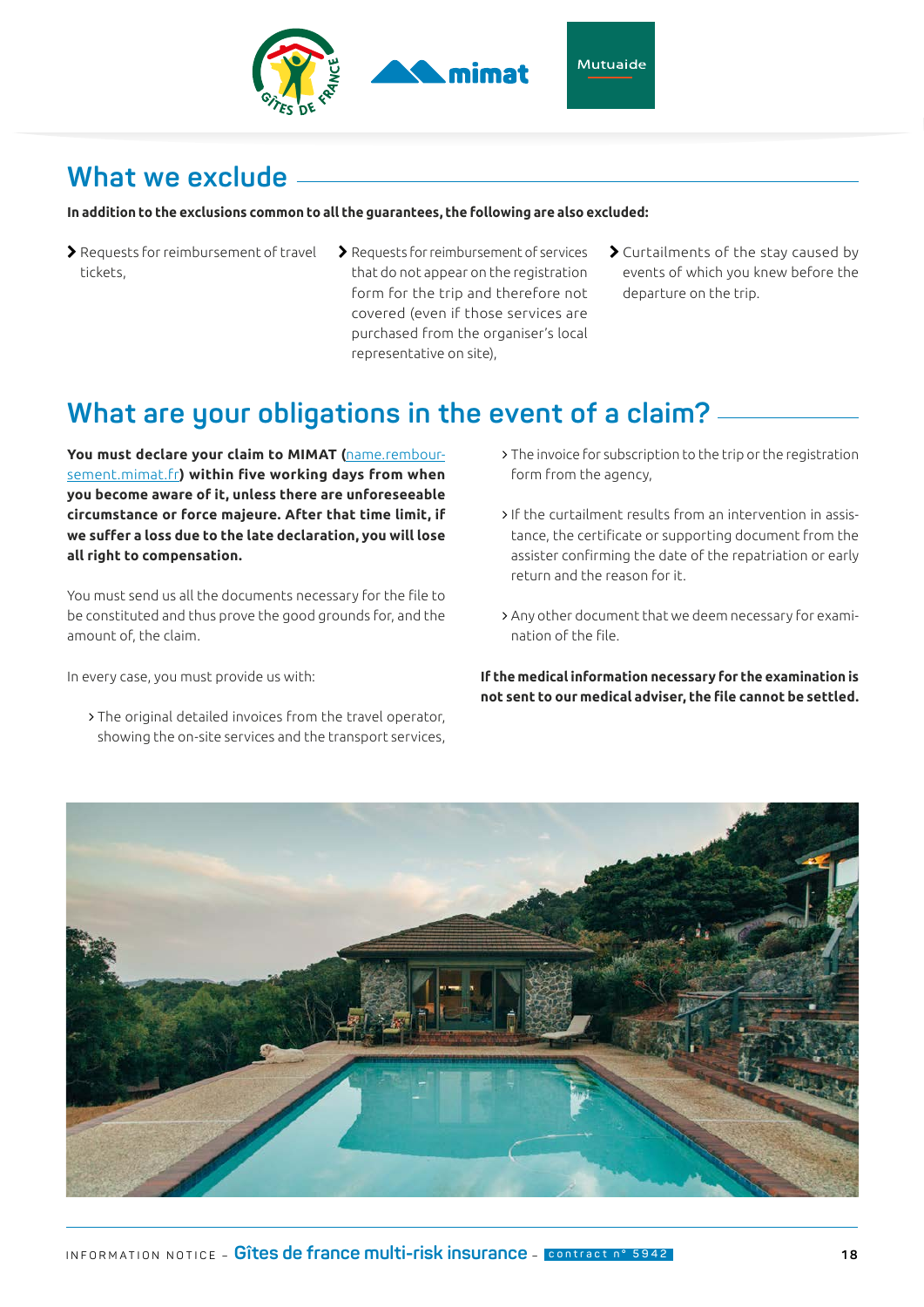

# ESCRIPTION OF THE GUARA OF ASSISTANCE FOR PERSONS ARTICLE 3

You are ill, injured, or die during a covered trip. We intervene under the following conditions:

### **Repatriation or medical transport**

You fall ill or are injured during a covered trip. We organise and take charge of the costs of your repatriation to your home or to a hospital establishment near your home.

Only requirements of a medical order are taken into consideration for deciding the date of repatriation, the choice of means of transport or the place of hospitalisation.

When you are repatriated, and as prescribed by our medical adviser, we organise and take charge of the costs for the transport of a person to accompany you.

**Any refusal of the solution proposed by our medical team will lead to the cancellation of the guarantee of assistance for persons.**

### **Repatriation of the accompanying persons**

You are medically repatriated, or you die during a covered trip.

If the beneficiary members of your family or an insured person accompanying you at the time when the event occurred cannot return by the means originally planned, we organise and take charge of the costs of transport to the domicile by train in 1st class or by airline in economy class.

### **Repatriation of children under the age of 18**

If you are ill or injured and nobody is able to take care of your children under the age of 18, we organise and cover the costs of the return journey by train in 1st class or by airline in economy

class for a person of your choice or one of our hostesses to take them back to your domicile or that of a member of your family.

### **Family member visit**

You are hospitalised on site, upon our medical team's decision, before your repatriation, for a period exceeding 5 days. We organise and take charge of the costs of return transport by train in 1st class or by airline in economy class for a member of your family who resides in the same country as you, as well as the costs of their stay (room, breakfast) for them to come to your bedside.

The costs we pay for their accommodation are within the limit of the amount shown in the Table of Guarantees.

**The costs of meals and other expenses must be borne by that person in every case.**

**This guarantee cannot be combined with the "Repatriation of accompanying persons" guarantee.**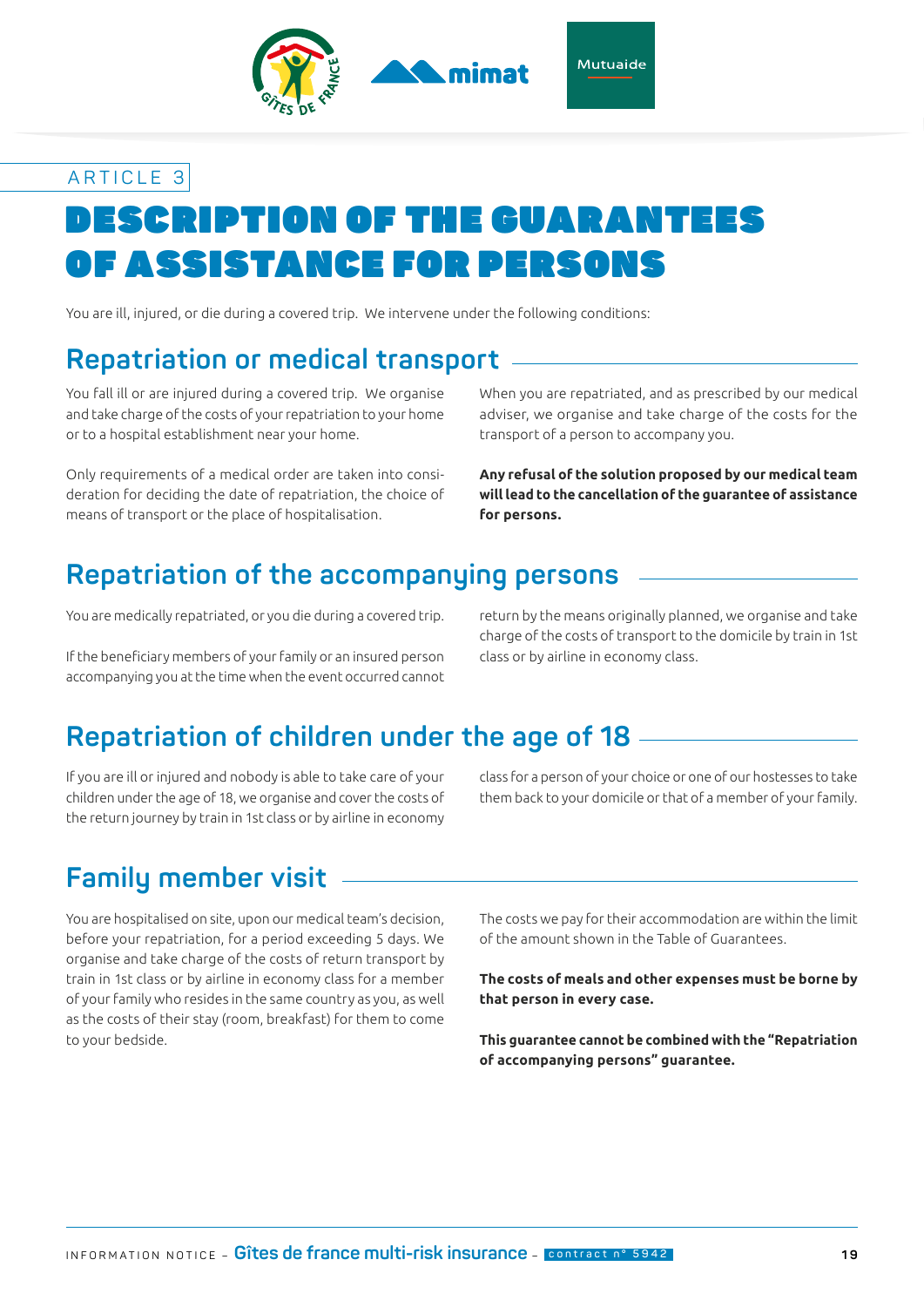

#### Mutuaide

### **Extension of stay**

You are hospitalised during a covered trip and our doctors consider that that hospitalisation is necessary beyond your initial date for return.

We take charge of the costs of accommodation (bedroom and breakfast) for the beneficiary members of your family or an insured accompanying person to remain at your bedside, up to the limit of the amount shown in the Table of Guarantees.

**The costs of meals or other expenses must be borne by that person in every case.**

**This guarantee cannot be combined with the "Family member visit" guarantee.**

### **Medical costs (outside the country of residence)**

When the medical costs have been incurred with our prior agreement, we refund to you the part of those costs which are not covered by any of the insurance organisations to which you may be affiliated.

We only intervene once the reimbursements have been made by the aforesaid insurance bodies, and on condition of receiving the original proofs of reimbursement from your insurance organisation.

That reimbursement covers the costs defined below, on condition that they concern treatment received by you outside your country of domicile following an illness or an accident occurring outside your country of domicile.

In that case, we reimburse the amount of the costs incurred up to the maximum amount shown in the Table of Guarantees.

In the event that the insurance organisation to which you contribute should not cover the medical costs incurred, we will reimburse the costs incurred within the limit of the amount shown in the Table of Guarantees, on condition that you give us the original invoices for the medical costs and the certificate of absence of cover issued by the insurance organisation.

**This service ceases as from the day on which we are able to undertake your repatriation.**

**Nature of the costs that are eligible for reimbursement (subject to prior agreement):**

- medical fees,
- costs of medication prescribed by a doctor or a surgeon,,
- costs for an ambulance prescribed by a doctor for transport to the nearest hospital and only in the case of refusal of cover by the insurance organisations,
- hospitalisation costs on condition that you are deemed unfit for transport in a decision by the doctors of the Assistance, taken after information has been received from the local doctor (the hospitalisation costs incurred as from the day when we are able to undertake your repatriation are not covered),
- urgent dental costs (capped at the amount shown in the Table of Guarantees, without application of excess).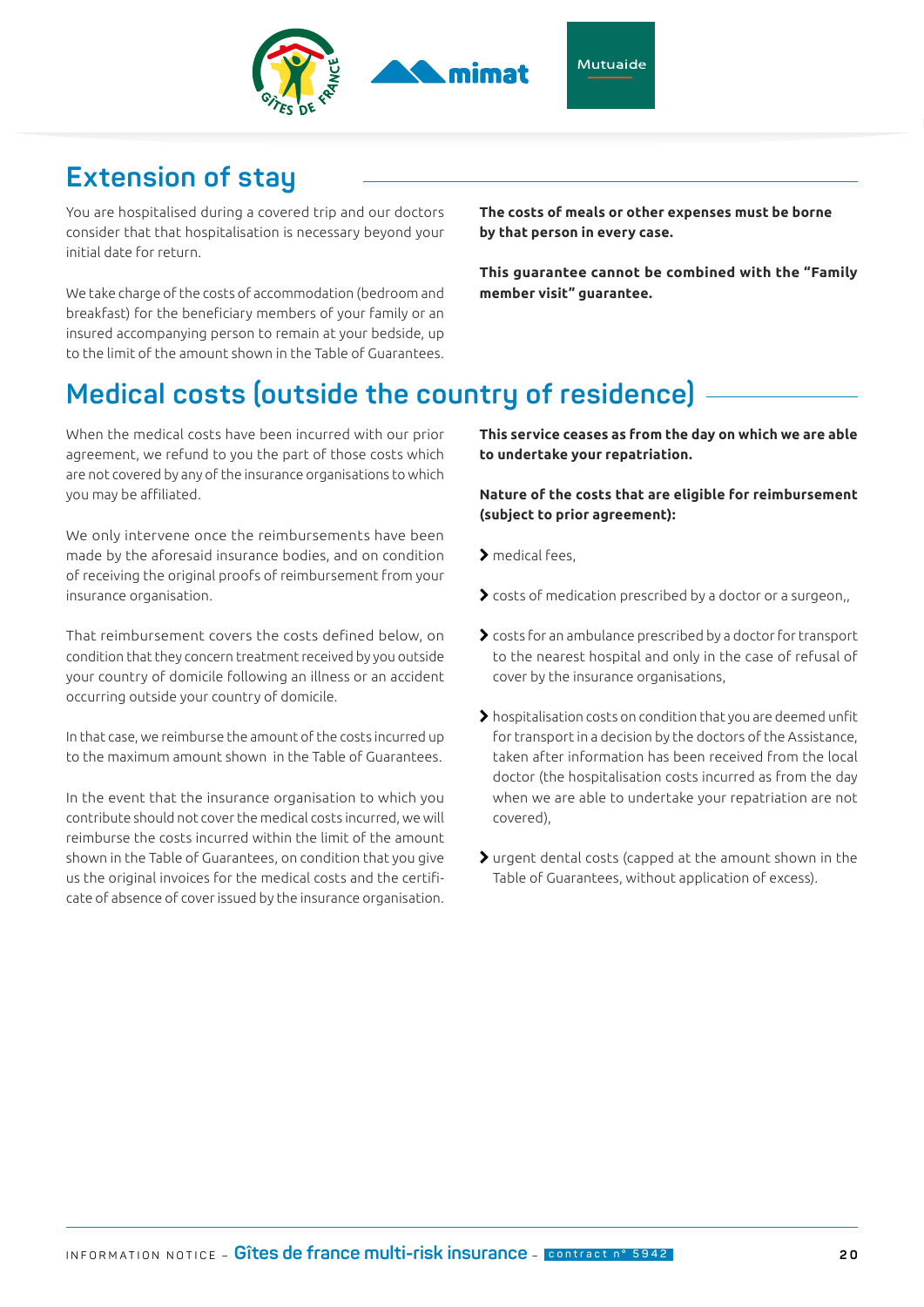

### **Extension of the service : advance of hospitalisation costs (outside the country of residence)**

Within the limit of the amounts of cover set out above, we can proceed to advance the hospitalisation costs that you have to incur outside your country of domicile, on the following cumulative conditions:

- The doctors from MUTUAIDE ASSISTANCE must consider, after receiving information from the local doctor, that it is impossible to repatriate you to your country of domicile in the immediate future.
- > The treatment to which the advance applies must be prescribed in agreement with the doctors from MUTUAIDE ASSISTANCE.
- You, or any person authorised by you, must formally undertake by the signature of a specific document, supplied by MUTUAIDE ASSISTANCE when this service is put in place:
	- to undertake steps for coverage of the costs with the insurance organisations within a period of 15 days as from the date when the items necessary for those steps are sent by MUTUAIDE ASSISTANCE,
	- to make reimbursement to MUTUAIDE ASSISTANCE of the sums received in that respect from the insurance organisations within a week following receipt of those sums.

Only the costs not covered by the insurance organisations, and within the limit of the amount of cover specified for the "medical costs" service, will remain to be borne by you. You must give us the certificate of absence of cover issued by those insurance organisations within a week of its receipt.

**In order to preserve your later rights, we reserve the right to request from you or from your beneficiaries a letter of undertaking, committing you to take those steps with the social organisations and to reimburse to us the sums that you have received.**

**If you do not take those steps for coverage with the insurance organisations within the time limits, or if you do not produce to MUTUAIDE ASSISTANCE, within the time limits, the certificate of absence of cover issued by those insurance organisations, you will in no case be able to avail yourself of the "medical costs" service and must reimburse all the hospitalisation costs advanced by MUTUAIDE ASSISTANCE, which may, if appropriate, institute any necessary recovery proceedings, the costs of which will be borne by you.**

### **Repatriation of body**

You die during a covered trip. We organise the repatriation of your body to the place for the funeral in your country of residence.

#### **Within that context, we cover:**

- The costs of transport of the body,
- The costs related to preservation treatment imposed by the applicable legislation,
- The costs directly necessitated by the transport of the body (handling, specific transport arrangements, packing) up to the amount shown in the Table of Guarantees.

### **Death formalities**

If the presence on site of a family member or a friend proves to be essential for carrying out the recognition of the body and the formalities of repatriation or incineration, we organise and cover the costs of a return ticket by train in 1st class or by airline in economy class, together with the costs of stay (bedroom and breakfast) incurred on behalf of that person up to the amount shown in the Table of Guarantees.

#### **All other costs remain to be borne by the family of the deceased.**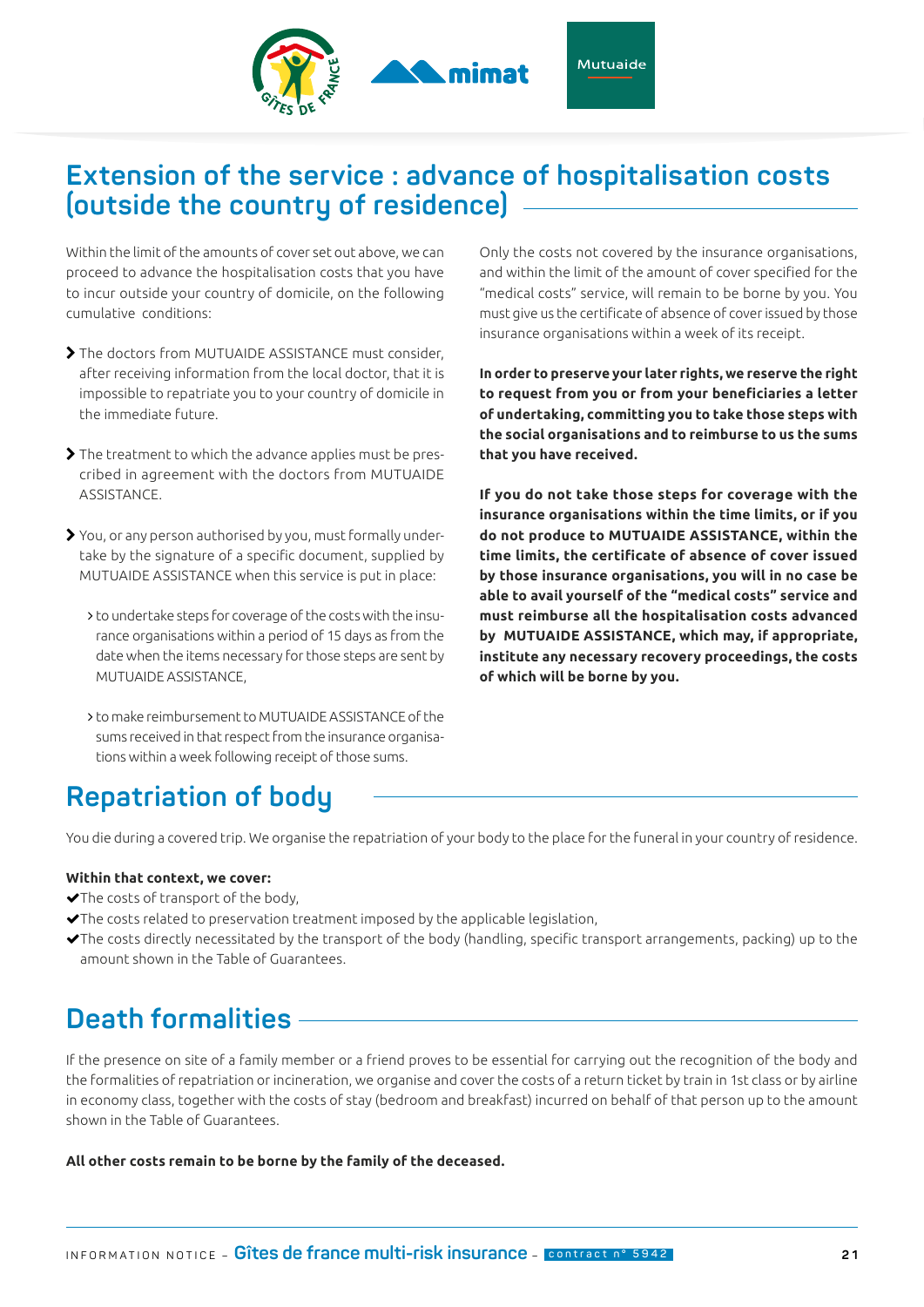

#### Mutuaide

### **Early return**

If you are obliged to curtail your trip in the cases listed below, we take charge of your additional transport costs and those of the beneficiary members of your family or of a person insured under this contract who is accompanying you, if the tickets provided for your and their return cannot be used because of that event, on the basis of a 1st class train ticket or an economy class airline ticket.

#### **We intervene in the case of:**

- hospitalisation of a member of your family, a person taking charge of your under-age and/or disabled child who has remained at home, or your professional replacement.
- death of a member of your family, a person taking charge of your under-age and/or disabled child who has remained at home, or your professional replacement,
- serious accident affecting your main residence in your country of residence.

### **Replacement driver**

You fall ill or are injured during a covered trip in one of the countries set out below and you can no longer drive your vehicle: if none of the passengers is able to replace you, we make a driver available to you to take the vehicle back to your place of residence by the most direct route.

We take charge of the costs of the journey and the driver's salary.

The driver is required to respect employment legislation and in particular, given the current conditions of French law, to stop for 45 minutes after 4 and a half hours' driving; the overall daily time for driving must not exceed 9 hours.

If your vehicle is more than 8 years old and/or has done more than 150 000 km, or if its state and/or its load do not comply with the standards defined by the French Highway Code, you must tell us of that. We then reserve the right not to send a driver. In that case, and to replace the availability of a driver, we provide and take charge of the cost of a train ticket in 1st class or a plane ticket in economy class to go to fetch the vehicle.

That service applies solely in the following countries:

France (including Monaco and Andorra, excluding DOM-ROM, COM and local authority groupings sui generis), Spain, Portugal, Greece, Italy, Switzerland, Liechtenstein, Austria, Germany, Belgium, Netherlands, Luxembourg, United Kingdom, Ireland, Denmark, Norway, Sweden, Finland, Iceland).

**The costs of fuel, tolls, hotels and meals for any passengers must be borne by you.**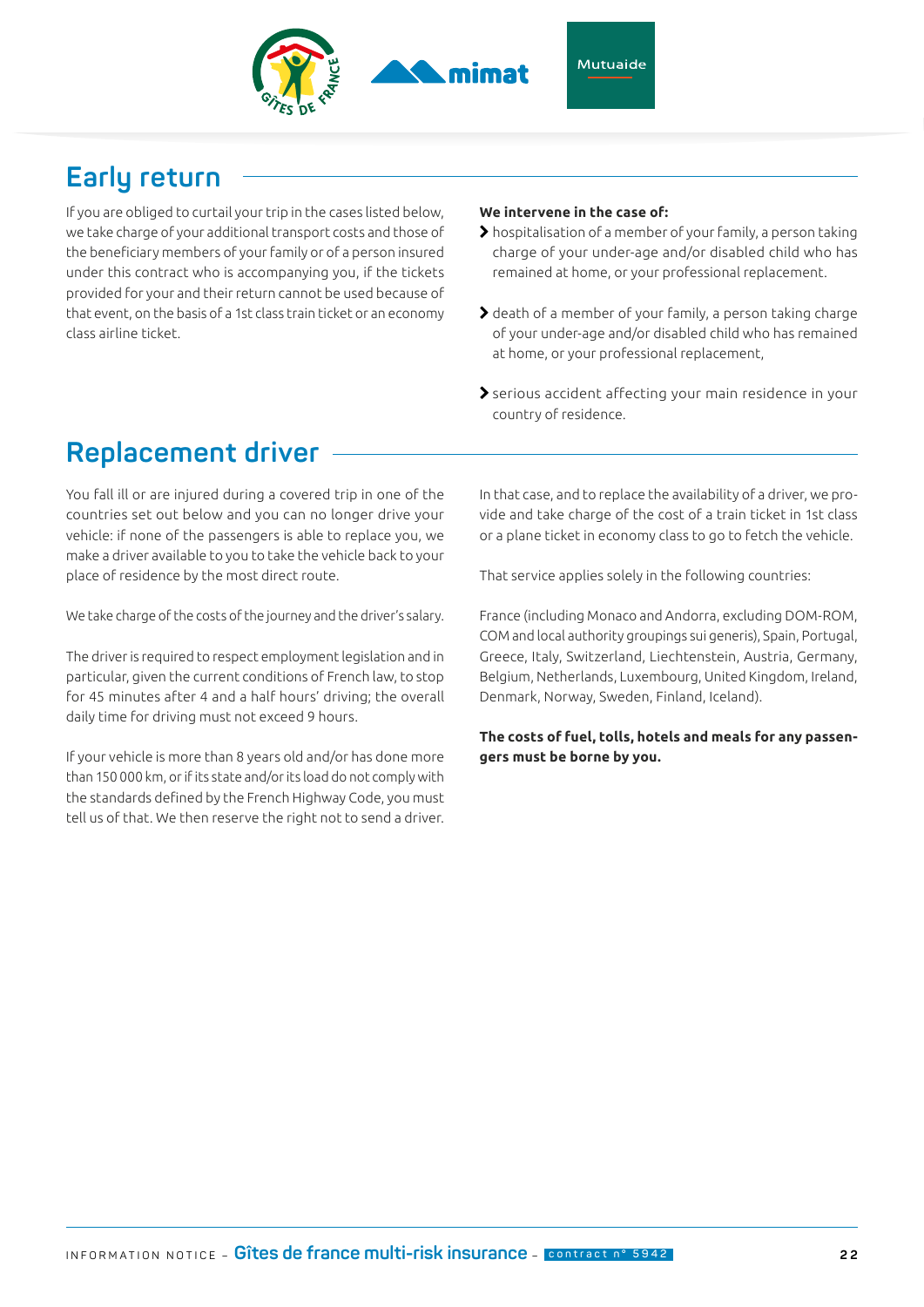

### **Legal assistance abroad**

During a covered trip outside your country of domicile, you are the subject of court proceedings or of imprisonment for non-respect or unintentional breach of the laws and local regulations.

We advance the bail money required by the local authorities to enable your provisional release, up to the amount shown in the Table of Guarantees.

Reimbursement of that advance must be made within a period of one month following the presentation of our request for reimbursement. If the bail money is refunded to you before the end of that time limit by the authorities of the country, it must be restored to us at once.

We can refund to you, up to the amount shown in the Table of Guarantees, the fees of the legal representatives on whose services you may voluntarily call if proceedings are commenced against you, on condition that the alleged acts are not likely to lead to criminal penalties under the legislation of the country.

**This guarantee does not apply to acts in relation to your professional activity or the custody of a motorised ground vehicle.**

### **Search and rescue costs**

We take charge of the costs, up to the amount shown in the Table of Guarantees, for search and rescue at sea or in the mountains following an event that puts your life at risk. Only costs invoiced by a company duly authorised for those activities may be refunded.

#### **In no case can we substitute for the local emergency assistance organisations.**

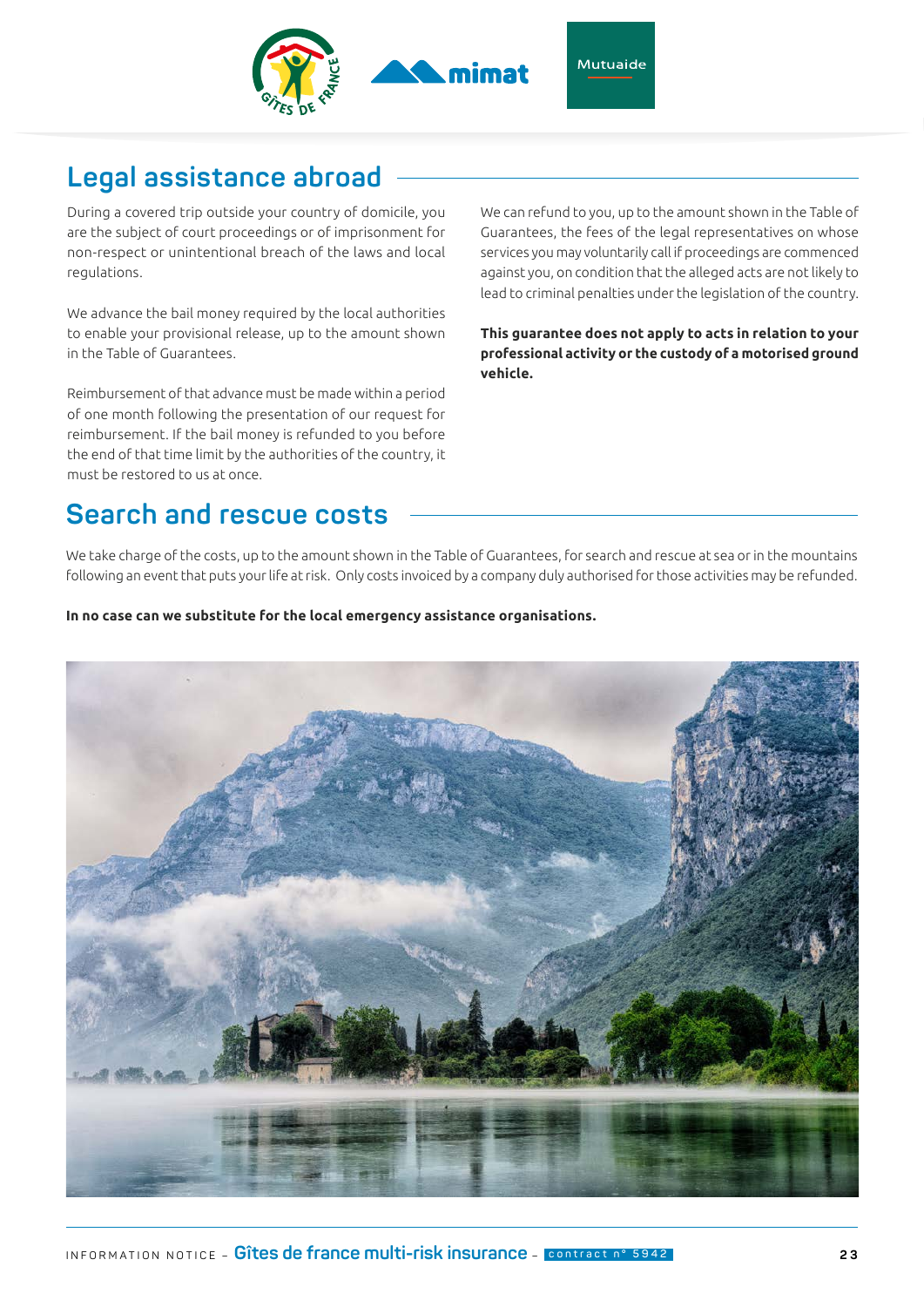

# ESCRIPTION OF THE GUARANT OF ADDITIONAL ASSISTANCE FOR PERSONS

During your trip, you are the victim of an illness or an accident leading to your emergency hospitalisation for more than 48 hours and your repatriation. We make additional services and facilities available to you, on condition that you request those within the fifteen days following your return to your domicile.

**Those services are delivered solely in France and from Monday to Saturday (excluding public holidays) from 8.00 to 19.00, on condition that you contact us at latest on the previous day by 19.00.**

### **Care attendant**

In the case of illness when you return to your domicile, we assign and take charge of sending a care attendant to your bedside, up to the limit set in the Table of Guarantees. The care attendant is not a substitute for a health professional such as a nurse or a doctor for effecting treatment.

### **Delivery of medication**

In the case of issue of a prescription necessitating the purchase of essential medication, when you are not able to go out, we do all that is necessary for finding, purchasing and taking that medication to your home, on condition that it is available at the pharmacy, with the prescription that you give us.

We advance the cost of the medication, which you will reimburse to us when it is brought to you. We cover the cost of the delivery service.

### **Delivery of meals and household shopping**

When you are unable to leave your home, we organise and take charge of the delivery of your shopping, within the limits of local availability, and within the limits set in the Table of Guarantees.

We also organise and take charge of delivery of meals, within the limit of local availability, and up to the amount shown in the Table of Guarantees.

### **Domestic help**

If you are unable to do the usual household tasks yourself, we find, assign and take charge of domestic help, within the limit shown in the Table of Guarantees.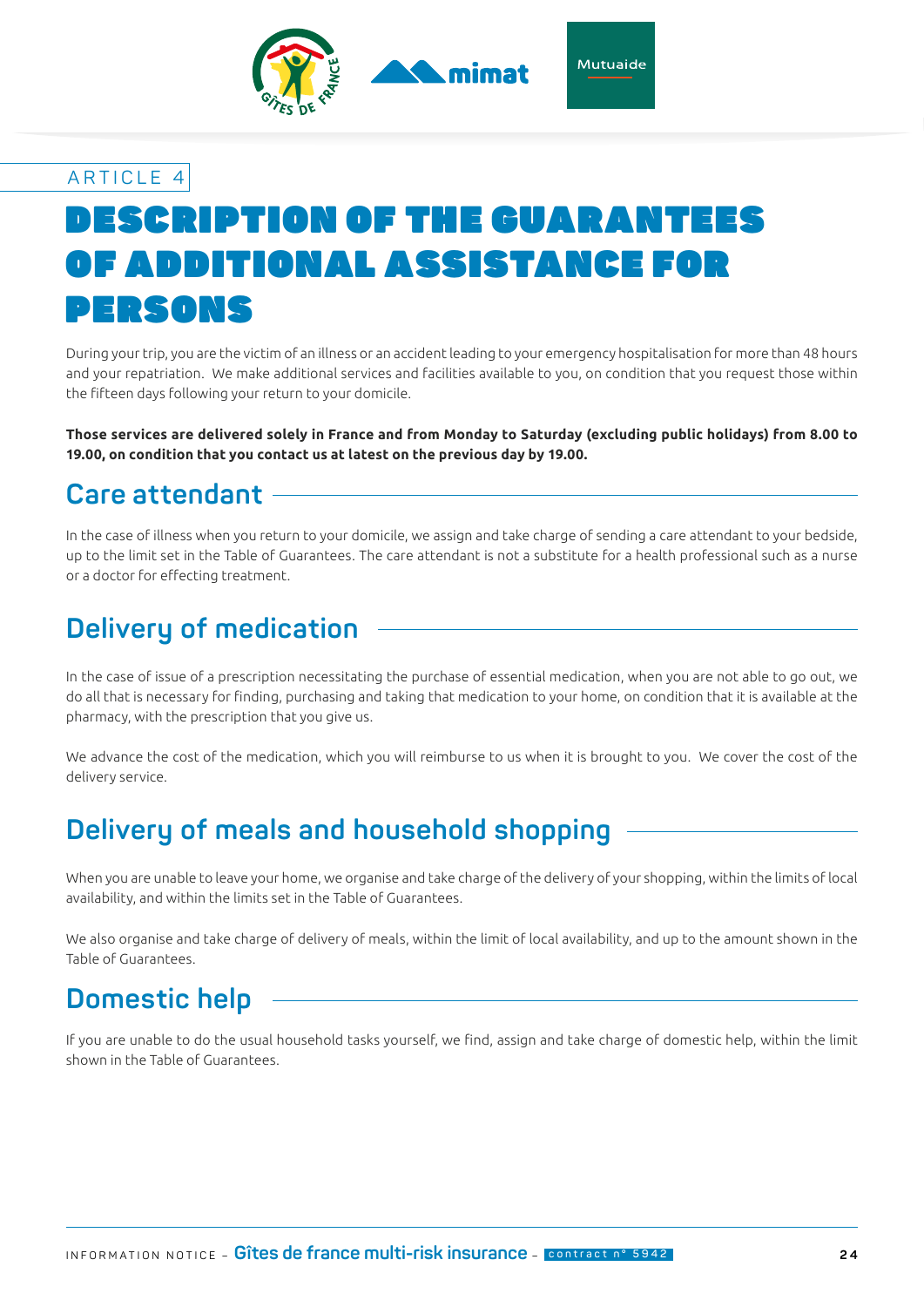

### **Child care**

#### **If you have children under the age of 16 at your home:**

- > either we organise and take charge of their care at your home between 7.00 and 19.00, within the limit of local availability, up to the duration set in the Table of Guarantees. The person responsible for looking after your children may drive them to school or to the crèche and return to fetch them, if no family member or friend can be available to do so;
- or we make a return ticket (train or plane) available to one of your family or friends living in metropolitan France for that person to go to your home to look after them;
- or we make tickets (train/plane) available to your children for them to go to one of your family or friends resident in metropolitan France. They will be accompanied by a hostess assigned by our services.

### **Educational support for children under the age of 18**

If, following an accident or an illness, your child under the age of 18 is immobilised for a period exceeding 15 consecutive days, leading to an absence from school for the same period, we organise and take charge of private lessons with a coach, within the limit of local availability, and within the limit shown in the Table of Guarantees.

Our guarantee applies from the first month of immobilisation and during the current school year for children in primary and secondary school.

### **Pet care**

If, following an accident or an illness, you are unable to look after your pets (dogs and cats), we organise and take charge of the cost, within the limit of local availability, for your pets to be looked after for the period set in the Table of Guarantees, on condition that they have received the compulsory vaccinations.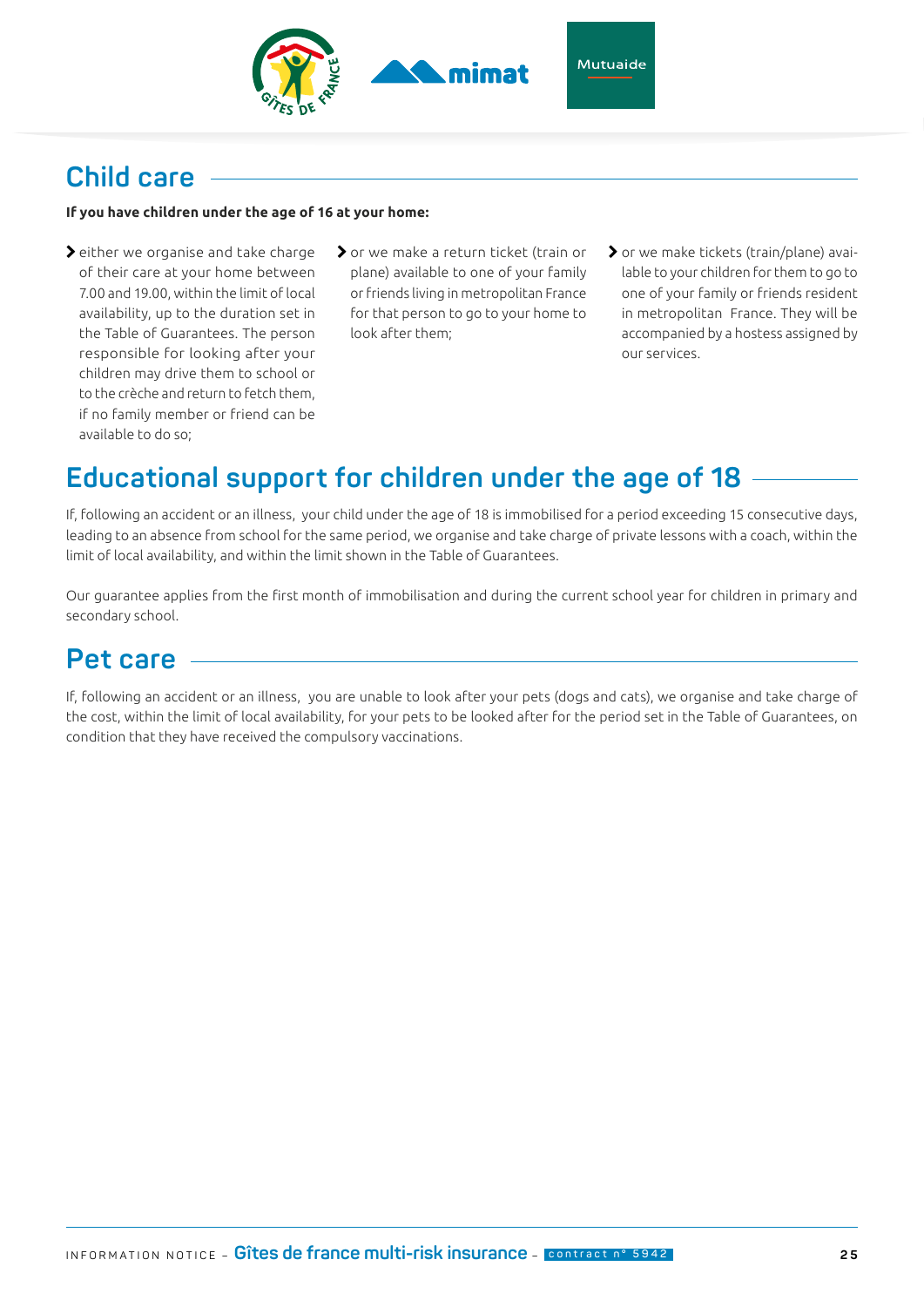

### **Exclusions from the assistance for persons and the additional assistance for persons**

#### **The following are not covered by us:**

- Journeys undertaken for the purposes of a diagnosis and/ or treatment,
- Medical costs and hospitalisation in the country of domicile,
- Drunkenness, suicide or attempted suicide and their consequences,
- Any intentional mutilation by the Insured,
- Diseases or mild injuries that can be treated on site and/or which do not prevent the Insured from continuing their trip,
- Pregnancy, except for an unforeseeable complication and, in every case, pregnancy after the 36th week, abortion, or the aftermath of childbirth,
- Convalescences and diseases currently being treated, not yet stabilised and with a risk of sudden aggravation,
- Illnesses previously identified which were the cause of hospitalisation during the 6 months preceding the date of departure on the trip,
- Events related to medical treatment or a surgical operation which are not of an unforeseen, inadvertent or accidental nature,
- Costs of protheses: optical, dental, acoustic, functional, etc.,
- The consequences of situations with risks of infection in the context of an epidemic which are the subject of quarantine or specific preventive or supervisory measures by the international health authorities and/or the local health authorities of the country where you are staying and/or national in your country of origin,
- The costs of spa treatments, cosmetic treatments, or vaccination and the costs resulting from those,
- Stays in nursing homes and the costs resulting from those,
- Re-education, physiotherapy, chiropractic care and the costs resulting from those,
- Foreseen hospitalisations.

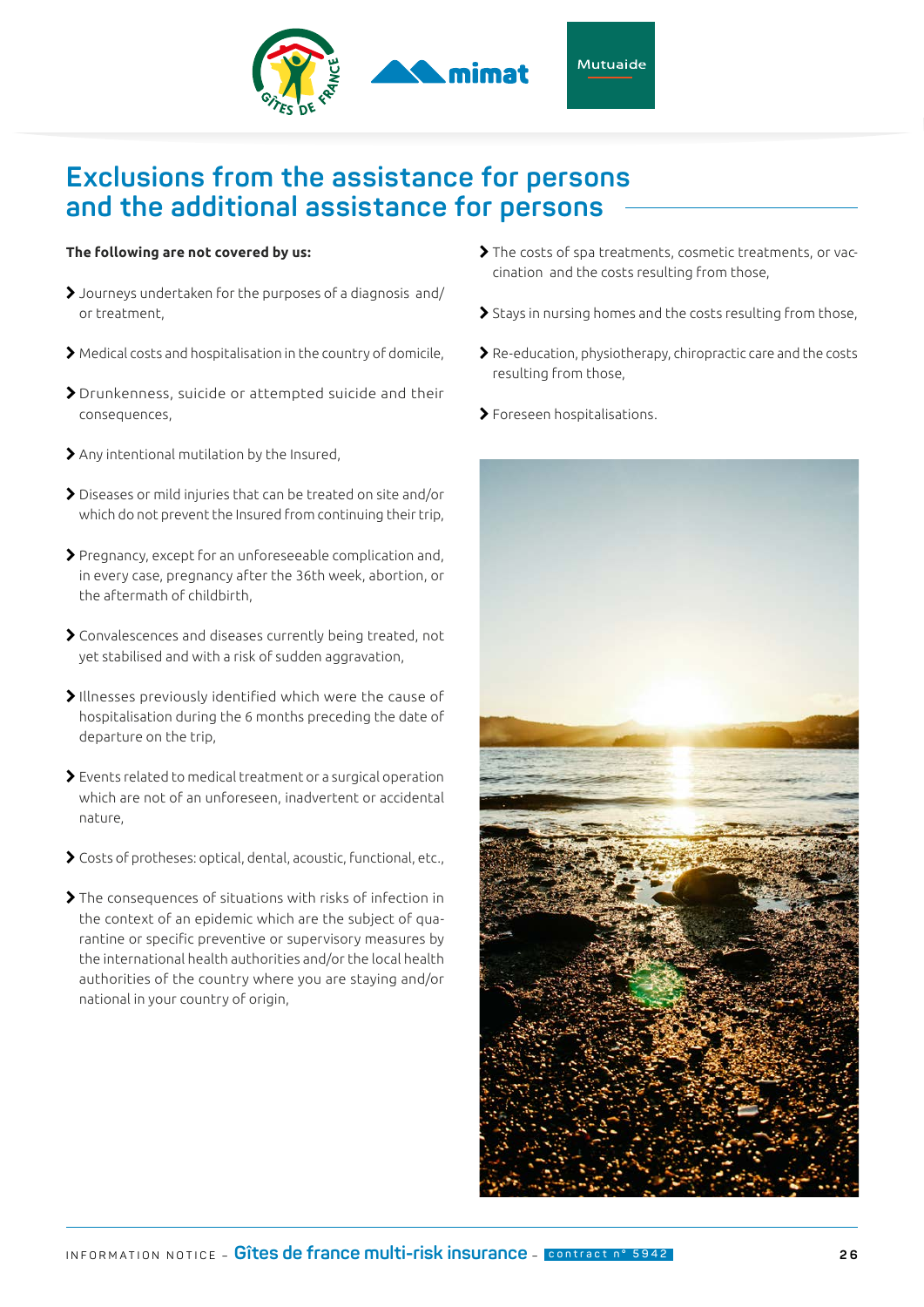

# ESCRIPTION OF THE GUARANTE ASSISTANCE FOR VEHICLES

The covered vehicle is immobilised following a covered event. We intervene under the following conditions:

### **Help with the accident statement**

In the case of an accident with another vehicle, it is necessary to complete an accident statement. Indeed, the information given in a statement signed by both parties enables the shares of liability of each of them to be determined.

If you make a simple telephone call from the site of the accident, we will help and guide you to draw up the accident statement.

The information will be given by telephone and no written confirmation can be sent. Depending on the case, we can direct you to professional organisations that may be able to reply to you.

#### **In no case can we substitute for you in drawing up the accident statement and we cannot be held liable for the interpretation or use of the information given.**

Nor can we intervene in the commencement of proceedings or steps taken on the basis of the details or information that you will have given us.

### **Breakdown /towing**

The vehicle is immobilised following a covered event. We organise and take charge of the arrival of the repairer if the problem with the vehicle can be resolved on the site of the event and, if necessary, the towing to the dealership or garage nearest to the place where it was immobilised.

The costs of breakdown assistance or towing are covered up to the amount shown in the Table of Guarantees.

Breakdown assistance or towing on motorways, ring roads, or expressways may be reimbursed **subject to a call being made within 24 hours of the event to the Assistance Service, and upon presentation of the original invoice, duly receipted.** 

**The costs of repairs to the vehicle must be borne by you.**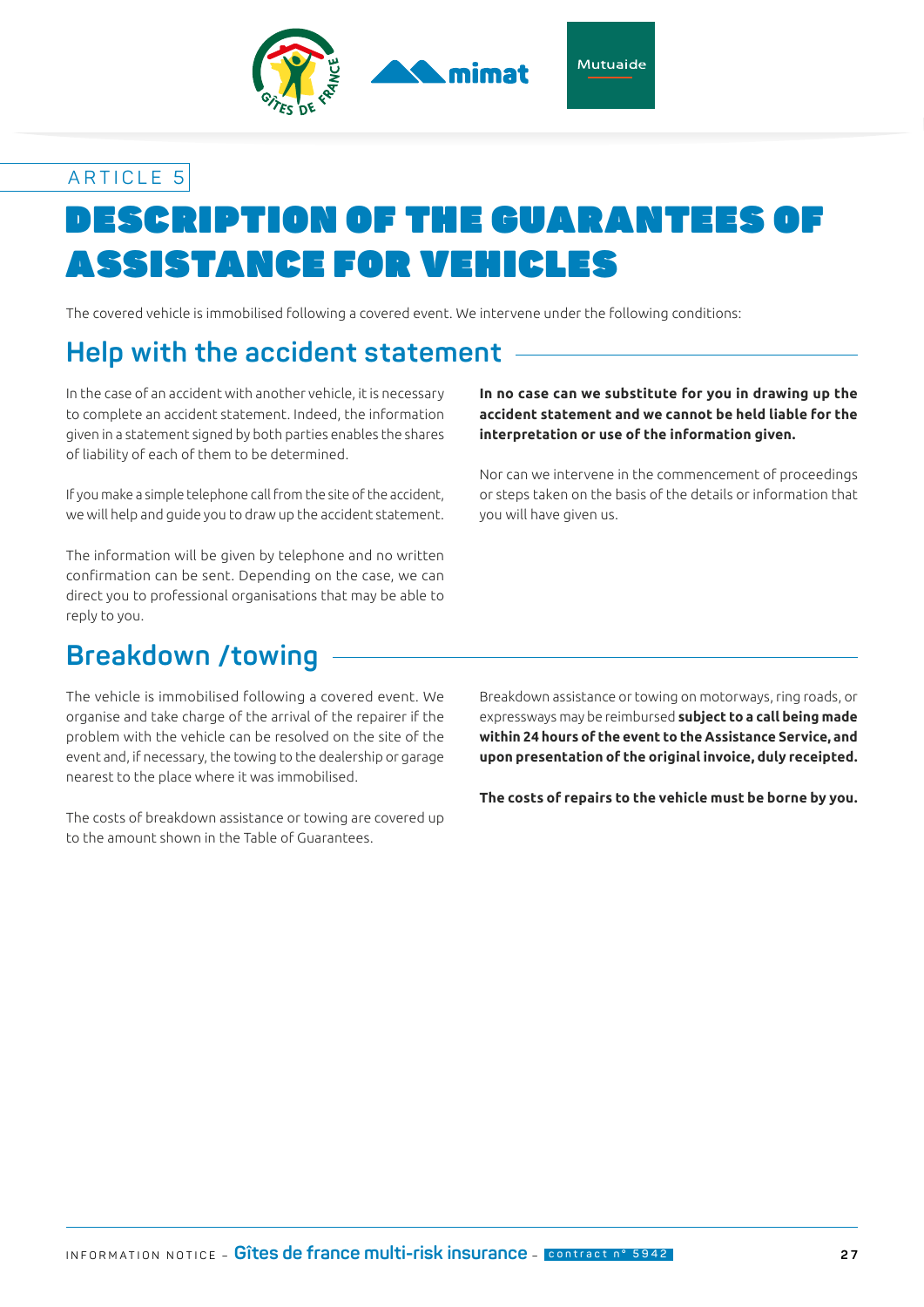

### **Exclusions to the assistance for vehicles**

#### **The following are not covered by us:**

- Bicycles, tricycles, and quadricycles with a cylinder less than 80cm3,
- Vehicles used to transport persons or merchandise on a paid basis,
- Vehicles transporting inflammable or explosive merchandise, if the regulations governing that type of activity have not been respected,
- Materials and commercial vehicles of over 3.5 tonnes,
- Events occurring in a vehicle that is not covered,
- Costs necessitated to rescue merchandise transported in the covered vehicle,
- The costs of fuel, insurance and tolls in the framework of the placing at disposal of a hire car,
- The consequences of damage to vehicles during maritime transport,
- The despatch of spare parts not available from the wholesalers and brand dealerships found in France, or if the constructor has ended manufacture,
- Spare parts, costs of repairs,
- Costs of Customs, tolls, parking, fuel, meals or hotels except for those specified in the text of the guarantees,
- $\blacktriangleright$  Fines.
- > The consequences of a mechanical breakdown affecting a vehicle where the repairs stipulated as compulsory by the technical inspection have not been carried out, or where the lack of maintenance is clear, or which was affected by a mechanical problem known at the time of departure.
- The consequences of immobilisation of the vehicle to carry out operations of maintenance, inspection or service,
- The costs and work following a flat tyre, fuel exhaustion, error of fuel, or flat battery,
- Loss, theft, or breakage of keys,
- The theft of baggage, equipment, merchandise, or miscellaneous objects left in the vehicle, or of the vehicle's accessories (in particular the car radio),
- > Immobilisation due to frost,
- Damage resulting from participation as a competitor in any competition, motorised or not (race, rally, etc.),
- Damage which is the consequence of intentional failure to observe the regulations of the countries visited, or the practice of activities not authorised by the local authorities,
- The consequences of civil or foreign wars, riots, acts of terrorism, strikes, piracy, explosion and effects of nuclear or radioactive devices, climate events such as storms, hurricanes or floods.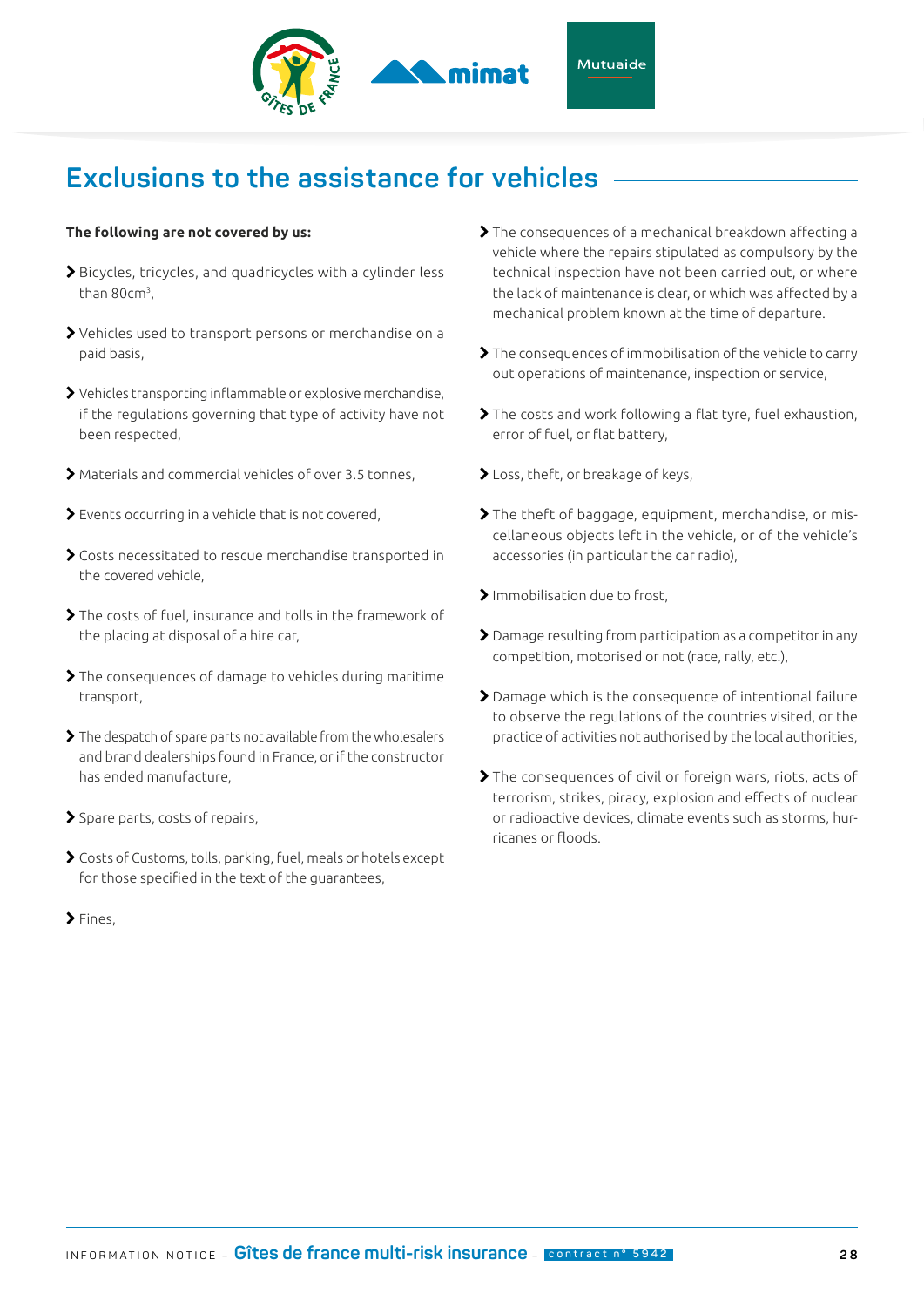

# DESCRIPTION OF THE GUARANTEES OF HOME ASSISTANCE

### **Intervention by a locksmith, plumber or glazier**

Your home is uninhabited and has become vulnerable following a covered event causing damage to the access doors or to the locks, damage to the plumbing in the home, or breakage of glass in windows.

We organise and take charge of the intervention of a locksmith, plumber or glazier to carry out provisional repairs, up to the amount shown in the Table of Guarantees.

#### **This service also applies to the loss or theft of keys.**

### **Security service for the house**

You are absent from your home, which has become vulnerable following a covered event.

We take charge of the costs incurred for security at the house, within the limit shown in the Table of Guarantees, as soon as the event occurs.

### **Exclusions under the home assistance**

#### **The following are not covered by us:**

- Damage resulting from a fault in construction constituting a serial claim and affecting the domicile covered,
- Damage resulting from intentional or wilful misconduct by the Insured, in accordance with Article L.113-1 of the Insurance Code,
- Any request for assistance made more than 30 days after the event.

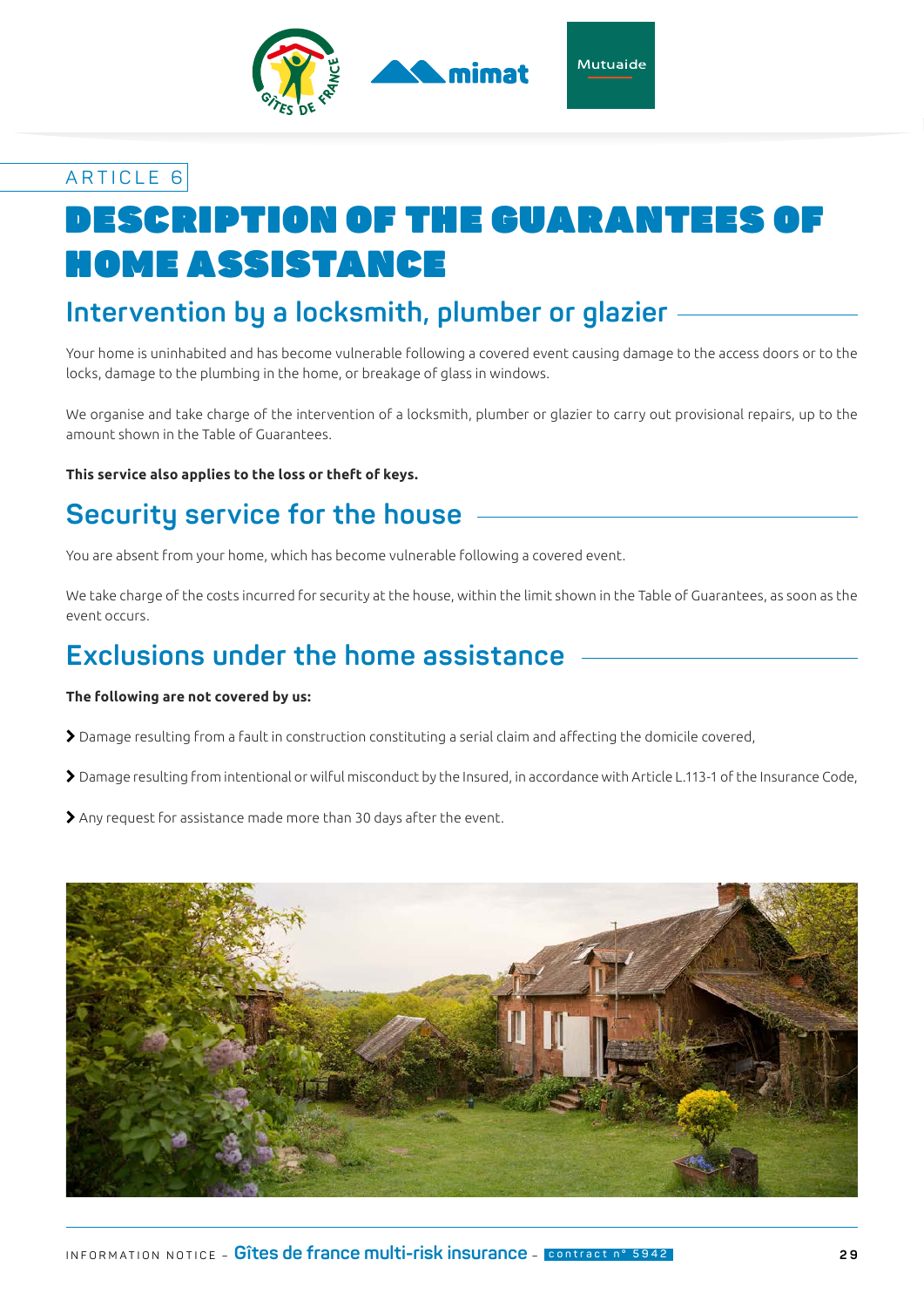

### GENERAL EXCLUSIONS ARTICLE 7

#### **The following are not covered by us:**

- Services that were not requested during the trip or which were not organised by us, or in agreement with us, do not give entitlement to reimbursement or compensation a posteriori,
- Costs of meals or hotels, except those specified in the text of the guarantees,
- Damage caused intentionally by the Insured and that resulting from their participation in a crime, an offence or a fight, except in the case of self-defence,
- The amounts of legal sentences and their consequences,
- The use of narcotics or drugs not medically prescribed,
- The state of being under the influence of alcohol,
- Customs costs,
- Participation as a competitor in a competitive sport or a rally giving the rights to national or international ranking which is organised by a sporting federation and for which a permit is issued, as well as practice for the purpose of those competitions,
- Professional practice of any sport,
- Participation in competitions or tests of endurance or speed and their preparatory trials, aboard any land, sea or air vehicle,
- The consequences of failure to respect the recognised safety rules related to the practice of any leisure sporting activity,
- Costs incurred after the return from the trip or the expiry of the guarantee,
- Accidents resulting from your participation, even as an amateur, in the following sports: mechanical sports (whatever the motor vehicle used), air sports, mountaineering, bobsleigh, hunting dangerous animals, ice hockey, skeleton, combat sports, speleology, winter sports including an international, national or regional ranking,
- Intentional failure to observe the regulations of the country visited or the practice of activities not authorised by the local authorities,
- Official bans, seizures, or restraints by the forces of law and order,
- Use by the insured of aerial navigation devices,
- Use of weapons of war, explosives and firearms,
- Damage resulting from intentional or wilful misconduct by the Insured in accordance with Article L.113-1 of the Insurance Code,
- Suicide and attempted suicide,
- Epidemics (if the stay takes place more than 50 km from the epidemic area and/or if the whole country of destination is affected by the epidemic), pollution (if the stay takes place more than 50 km from the polluted area), natural disasters (if the stay takes place more than 50 km from the affected area),
- Civil or foreign war, riots (if the stay takes place more than 50 km from the riot area), strikes if the following conditions are not respected: in the case of a transporters' strike (subject to that being national, that notice was given 48 hours before the start of the stay and that the insured have no other means of transport enabling them to arrive at the place of stay), popular movements, acts of terrorism (if the stay takes place more than 50 km from the area of the attacks), or hostage-taking,
- Disintegration of the atomic nucleus or any irradiation coming from an energy source of a radioactive nature.

**MUTUAIDE ASSISTANCE can in no case be held liable for shortcomings or setbacks in the performance of its obligations which result from force majeure, or from events such as civil or foreign war, riots or popular movements, lock-outs, strikes, attacks, acts of terrorism, piracy, storms and hurricanes, earthquakes, cyclones, volcanic eruptions or other cataclysms, the disintegration of the atomic nucleus, the explosion and effects of radioactive nuclear devices, epidemics, the effects of pollution and natural disasters, the effects of radiation, or any other unforeseen circumstances or event of force majeure, or of their consequences.**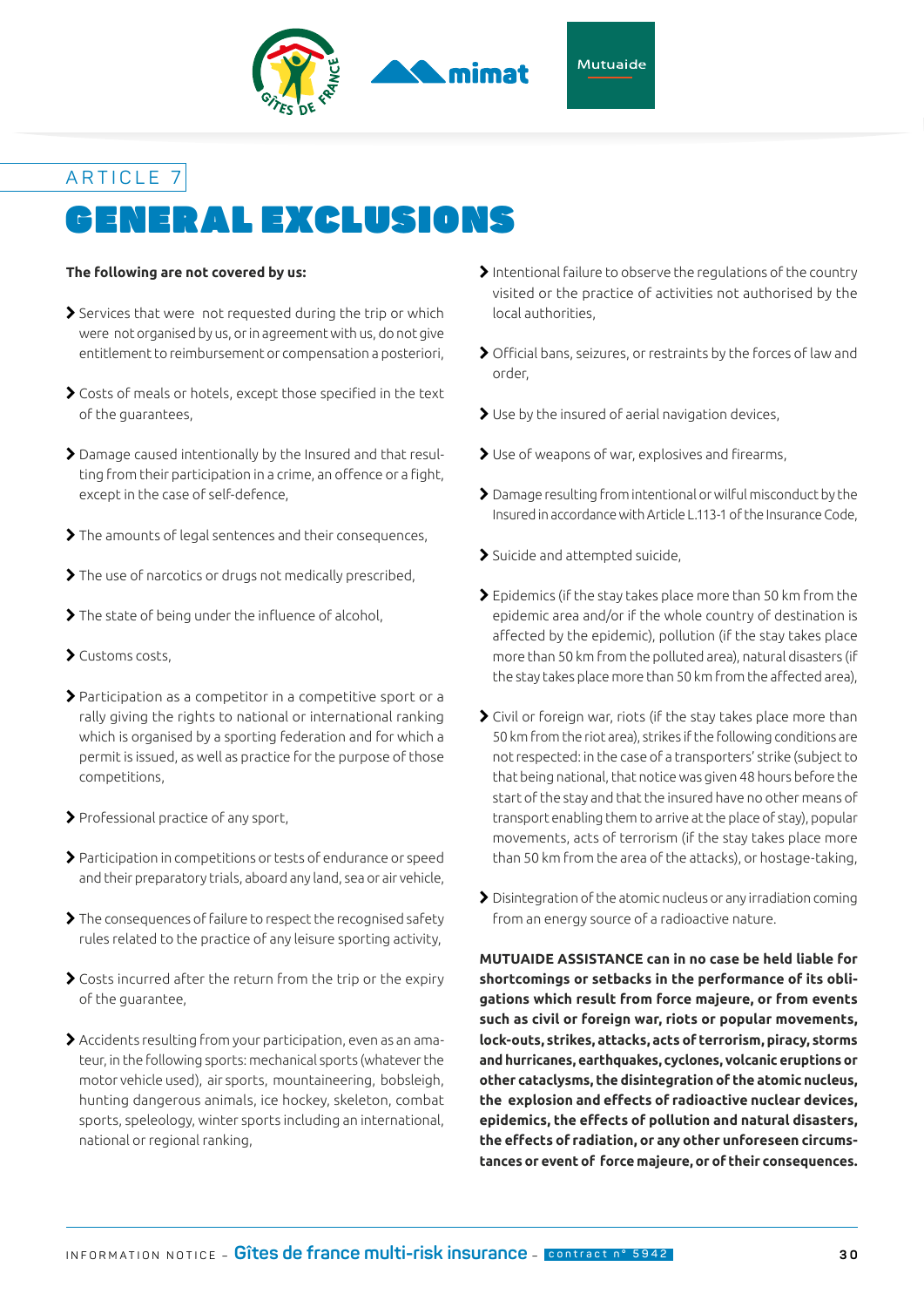

# OPERATING RULES FOR ASSISTANCE SERVICES

Only a telephone call from the Insured at the time of the event enables the assistance services to be implemented.

After receipt of the call, once MUTUAIDE ASSISTANCE has verified the rights of the person making the request, it organises and takes charge of the services provided for in this agreement.

MUTUAIDE ASSISTANCE may ask the Insured, in order To benefit from a service, to give proof of the capacity that they are relying on and to produce, at their own expense, the papers and documents proving that right.

The Insured must allow our doctors to have access to all medical information concerning the person for whom we are acting. That information will be treated in accordance with respect of the medical secret.

**MUTUAIDE ASSISTANCE can in no case substitute for local emergency assistance organisations and acts within the limit of the agreements given by the local authorities;** 

**neither can it take charge of the costs thus incurred, with the exception of the costs of transport in an ambulance or a taxi to the nearest place where the appropriate treatment can be given, in the case of a minor condition or slight injuries that do not necessitate either repatriation or medical transport.**

The interventions that MUTUAIDE ASSISTANCE carries out are effected with complete respect for the national and international laws and regulations. They are therefore related to the obtaining of the necessary authorisations by the competent authorities.

When MUTUAIDE ASSISTANCE has taken change of the transport of an Insured, the latter must give back their return ticket originally provided and not used.

MUTUAIDE ASSISTANCE decides on the nature of the air tickets made available to the Insured depending on the possibilities offered by the air transporters and the length of the journey.

### CONDITIONS FOR REIMBURSEM ARTICLE 9

The reimbursements to the Insured can only be effected by us upon presentation of the original receipted invoices corresponding to the costs incurred with our agreement.

Requests for reimbursement must be sent to MIMAT (name.remboursement.mimat.fr)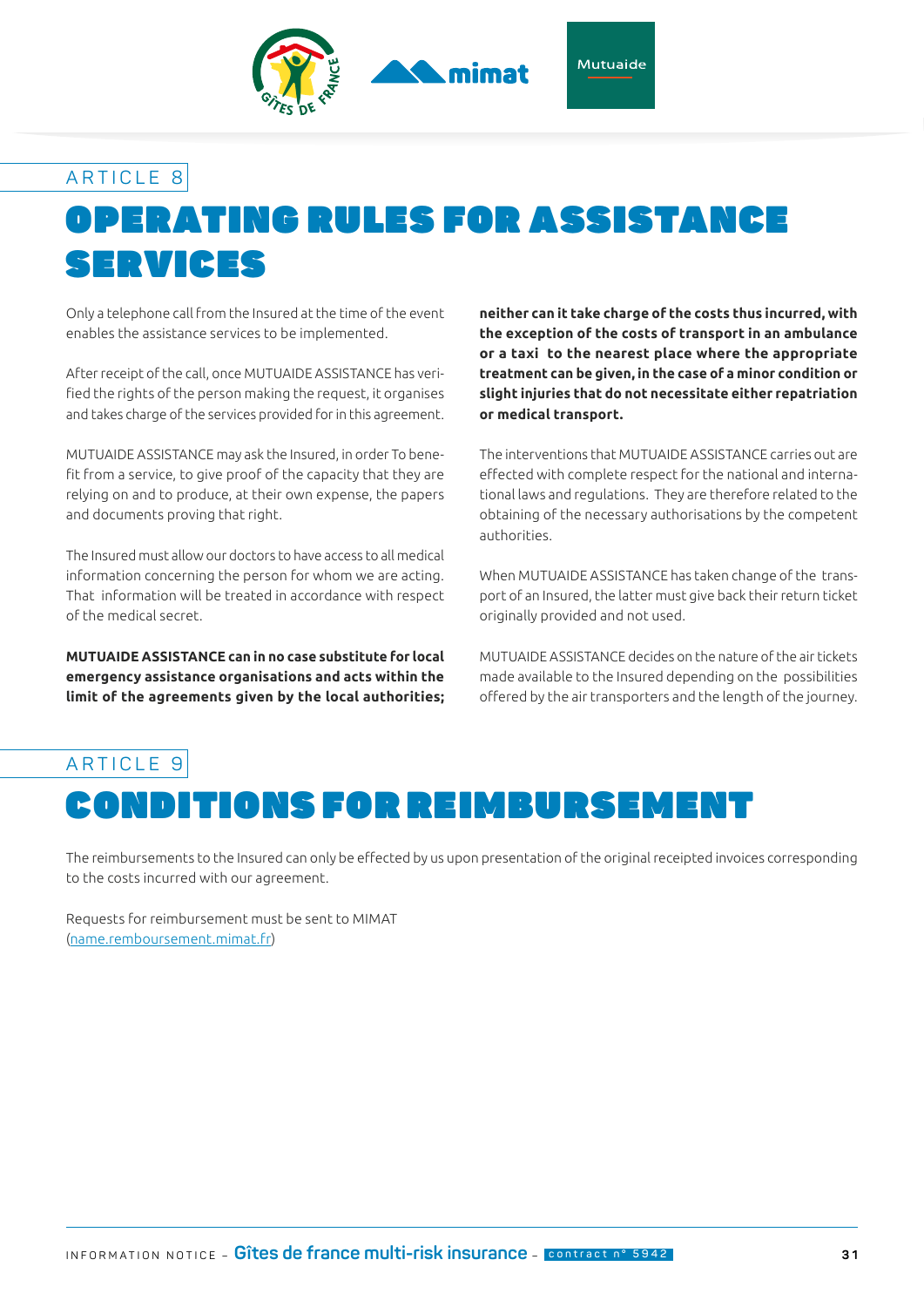

# HANDLING OF THE CLAIMS

- **1 /** In the event of disagreement or discontent concerning the implementation of your contract, we invite you to make this known to MUTUAIDE by calling 01 55 98 51 22 or by writing to medical@mutuaide.fr for the Assistance guarantees listed below:
- $\blacktriangleright$  Repatriation or medical transport,
- $\blacktriangleright$  Repatriation of accompanying persons,
- Repatriation of children under the age of 18,
- Family member visit,
- Extension of stay,
- Medical costs outside the country of residence,
- $\blacktriangleright$  Repatriation of body,
- $\blacktriangleright$  Death formalities.
- Early return,
- $\blacktriangleright$  Replacement driver,
- ◆ Legal assistance abroad,
- ◆ Payment of search and rescue costs,
- Care attendant,
- Delivery of medication,
- Delivery of meals and household shopping,
- ◆ Domestic help.
- ◆ Child care,
- Education support for children under the age of 18
- ◆ Pet care,
- $\blacktriangleright$  Help with accident statement,
- Breakdown / towing,
- $\blacktriangleright$  Intervention by a locksmith, glazier or plumber,
- $\blacktriangleright$  Security service at the house.

If you are not satisfied with the reply that you receive, you may send a letter to:

#### MUTUAIDE

**SERVICE QUALITE CLIENTS 126, rue de la Piazza 93196 Noisy le Grand CEDEX**

MUTUAIDE undertakes to acknowledge receipt of your letter within 10 working days. It will be handled within 2 months at most. If the disagreement persists, you may refer to the Insurance Mediator by letter to:

#### La Médiation de l'Assurance

**TSA 50110 75441 Paris Cedex 09**

- **2 /** In the event of disagreement or discontent concerning the implementation of your contract, we invite you to make this known to MIMAT by writing to reclamation@mimat.fr or by writing to **MIMAT – Service Réclamations – 15 rue des Halles – 75001 Paris** for the Insurance guarantees listed below:
- **◆** Cancellation
- $\blacktriangleright$  Late arrival
- ◆ Baggage
- Costs of curtailment of stay

MIMAT undertakes to acknowledge receipt of your letter within 10 working days. It will be handled within 2 months at most. If the disagreement persists, you may refer to the Insurance Mediator by letter to:

#### La Médiation de l'Assurance

**TSA 50110 75441 Paris Cedex 09**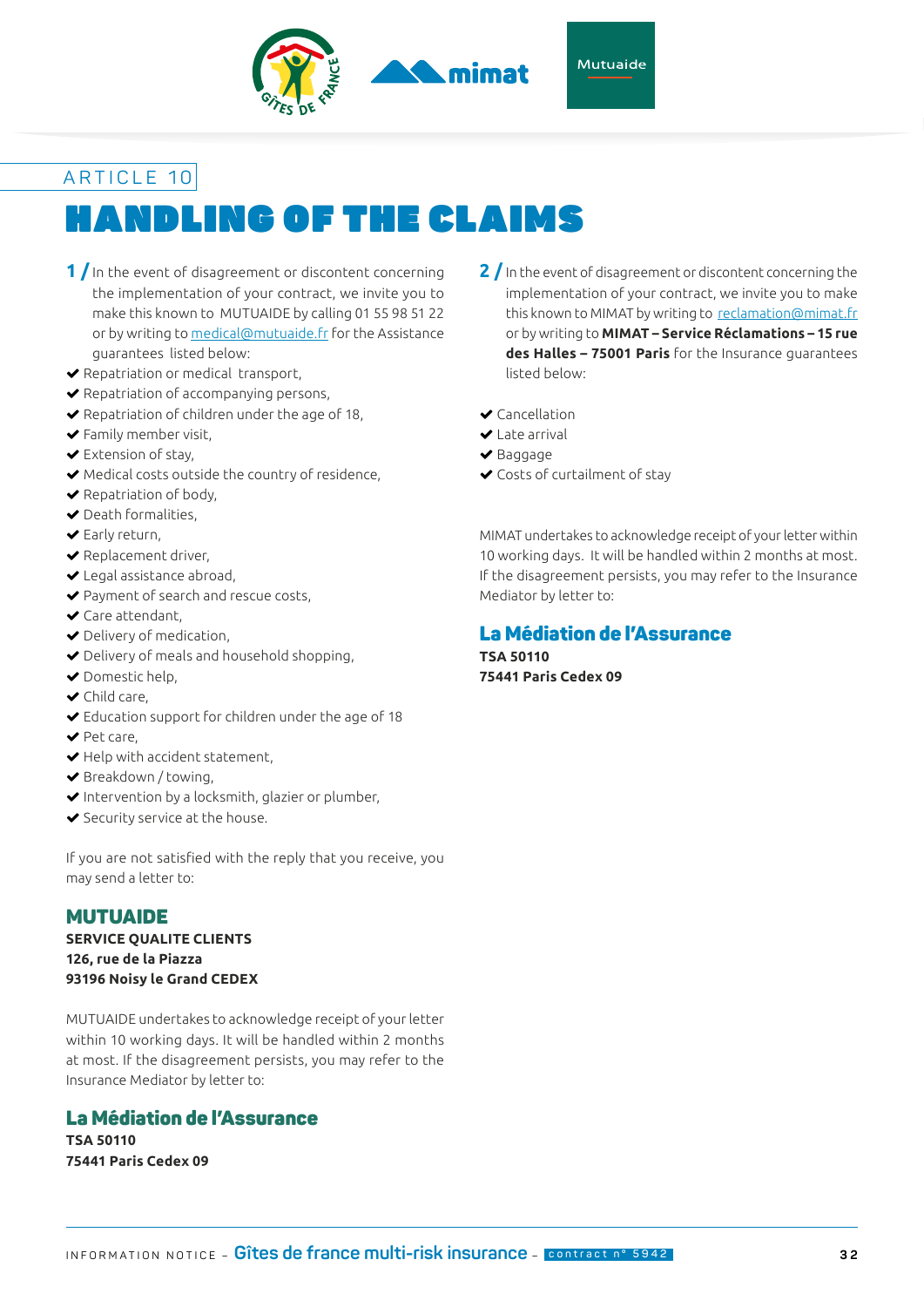

# COLLECTION OF DATA

The Insured acknowledges having been informed that the Insurer processes his or her personal data in accordance with the regulations in force relating to the protection of personal data and that in addition:

- O the responses to the question asked are compulsory and that in the case of false declarations or omissions, the consequences for him or her may be the nullity of membership of the contract (Article L 113-8 of the Insurance Code) or the reduction of the compensation (Article L 113-9 of the Insurance Code),
- The processing of personal data is necessary for membership and for performance of the contract and of its guarantees, for the management of commercial and contractual relations, or the enforcement of legal, regulatory and administrative regulations in force.
- The data collected and processed is kept for the term necessary for the performance of the contract or the legal obligation. Those data are then archived in accordance with the terms laid down by the provisions relating to prescription.
- The intended recipients of the data concerning him or her are, within the limit of their duties, the Insurer's services in charge of the signing, management and performance of the insurance Contract and its guarantees, its delegated officers, agents, sub-contractors, and re-insurers within the framework of the exercise of their functions.

They may also be transmitted, if necessary, to professional organisations and to all persons intervening in the contract, such as barristers, experts, court officers and ministerial officers, trustees, guardians, and investigators.

Information concerning him or her may also be transmitted to the Underwriter and to all persons approved as Authorised Third Parties (courts, arbitrators, mediators, ministries concerned, guardianship and inspection authorities and all public bodies approved to receive them, together with the services in charge of audit such as statutory auditors, auditors and services in charge of internal audit).

 $\blacktriangleright$  In its capacity as financial body, the Insurer is subject to the legal obligations arising principally from the Monetary and Financial Code in matters of the fight against money-laundering and against the financing of terrorism and in that respect, it implements a process of surveillance of the contracts which may result in the drafting of a declaration of suspicion or an asset-freezing measure.

The data and the documents concerning the Insured are kept for a term of five (5) years as from the closure of the contract or the cessation of the relation.

 $\blacktriangleright$  His or her personal data may also be used in the framework of processing for the fight against insurance fraud, which may lead, where applicable, to entry on a list of persons presenting a risk of fraud.

That entry may result in a lengthier study of his or her file, or the reduction or refusal of the benefit of a right, a service, or of a proposed contract or service.

Within that framework, personal data concerning him or her, or concerning the persons who are parties to or interested parties in the contract, may be processed by all authorised persons acting within the entities of the Insuring Group in the framework of the fight against fraud. Those data may also be sent to the approved personnel in the bodies directly concerned by a fraud (other insurance bodies or intermediaries; judicial authorities, mediators, arbitrators, court officers, ministerial officers, third party bodies authorised by a legal provision and, where applicable, the victims of acts of fraud or their representatives).

In the case of a fraud alert, the data are kept for a maximum of six (6) months to investigate the alert and then deleted, unless the alert proves relevant. In the case of a relevant alert, the data are kept up to (5) years as from the closure of the fraud file, or until the term of the judicial proceedings and the terms of prescription applicable.

For persons entered on a list of presumed fraudsters, the data concerning them are deleted after a period of 5 years as from the date of entry on that list.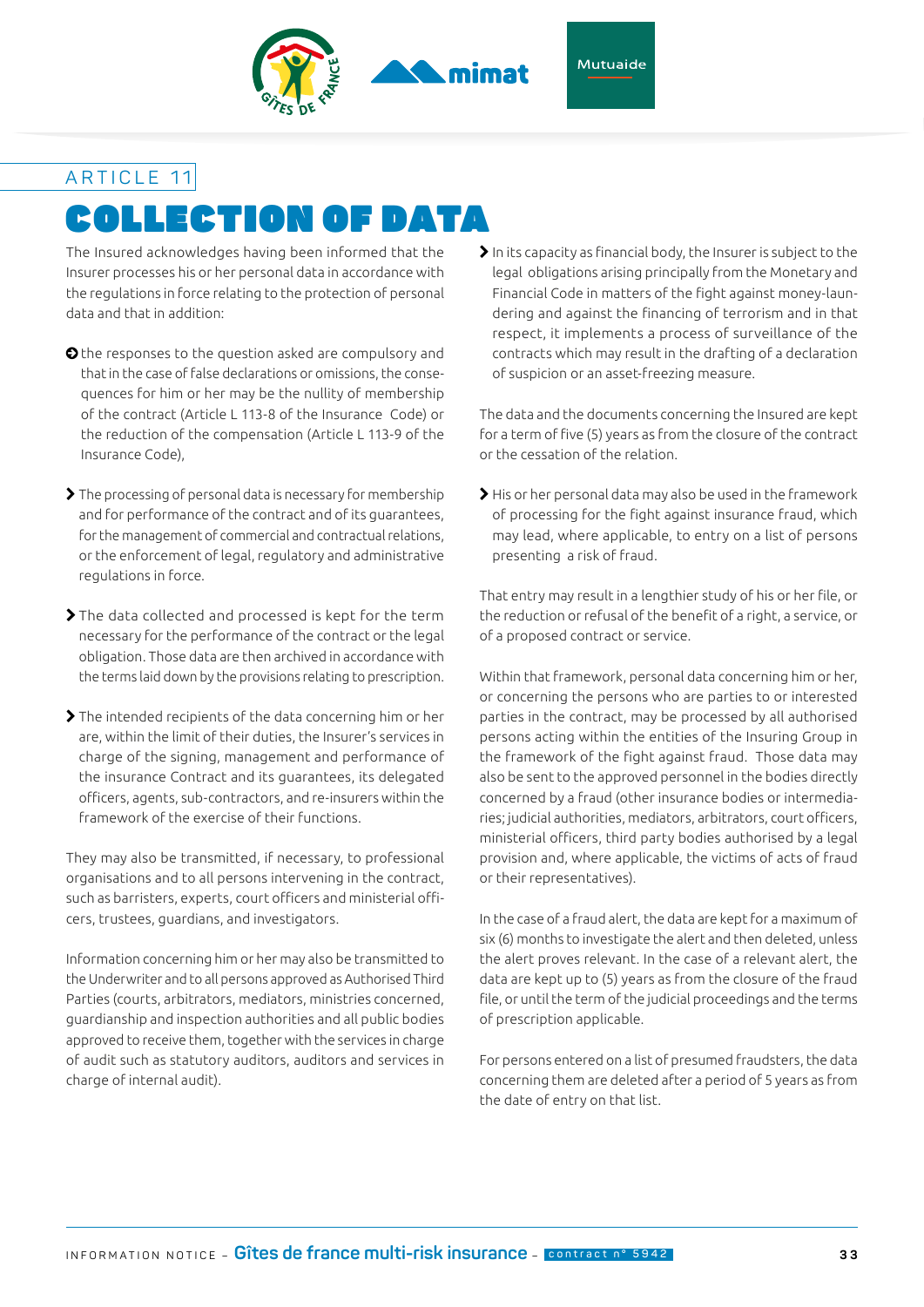

- In its capacity as Insurer, it is authorised to carry out data processing relating to offences, sentences and security measures, either at the time when the contract is taken out, or during its performance or in the context of the management of litigation.
- The personal data may also be used by the Insurer in the framework of processing that it implements and the object of which is research and development to improve the quality and the relevance of its future insurance or assistance products and service offers.
- The personal data concerning him or her may be accessible to some associates or service-providers of the Insurer in countries located outside the European Union.
- The Insured shall, after proving his or her identity, have a right of access to, correction and deletion of, and objection to the data processed. He or she also has the right to request that the use of his or her data should be limited when they are no longer necessary, or to recover, in a structured format, the data that he or she has supplied when the latter is necessary for the contract or when he or she has consented to the use of those data.

He or she shall have a right to define instructions relating to what happens to his or her personal data after death. Those instructions, whether general or special, concern the conservation, the deletion and the communication of his or her data after his or her death.

Those rights may be exercised with the Insurer's delegated representative for data protection:

#### **For the Assistance part:**

- by e-mail to the address DRPO@MUTUAIDE.fr or
- by letter by writing to the following address:

Délégué représentant à la protection des données **MUTUAIDE ASSISTANCE - 126, rue de la Piazza - 93196 NOISY-LE-GRAND CEDEX**

#### **For the Insurance part:**

- by e-mail to the address dpo@mimat.fr or
- by letter by writing to the following address:

Délégué représentant à la protection des données **MIMAT – 15 rue des Halles – 75001 Paris**

After having made the request to the delegated representative for data protection and remaining dissatisfied, he or she may refer to the CNIL (Commission Nationale de l'informatique et des Libertés).

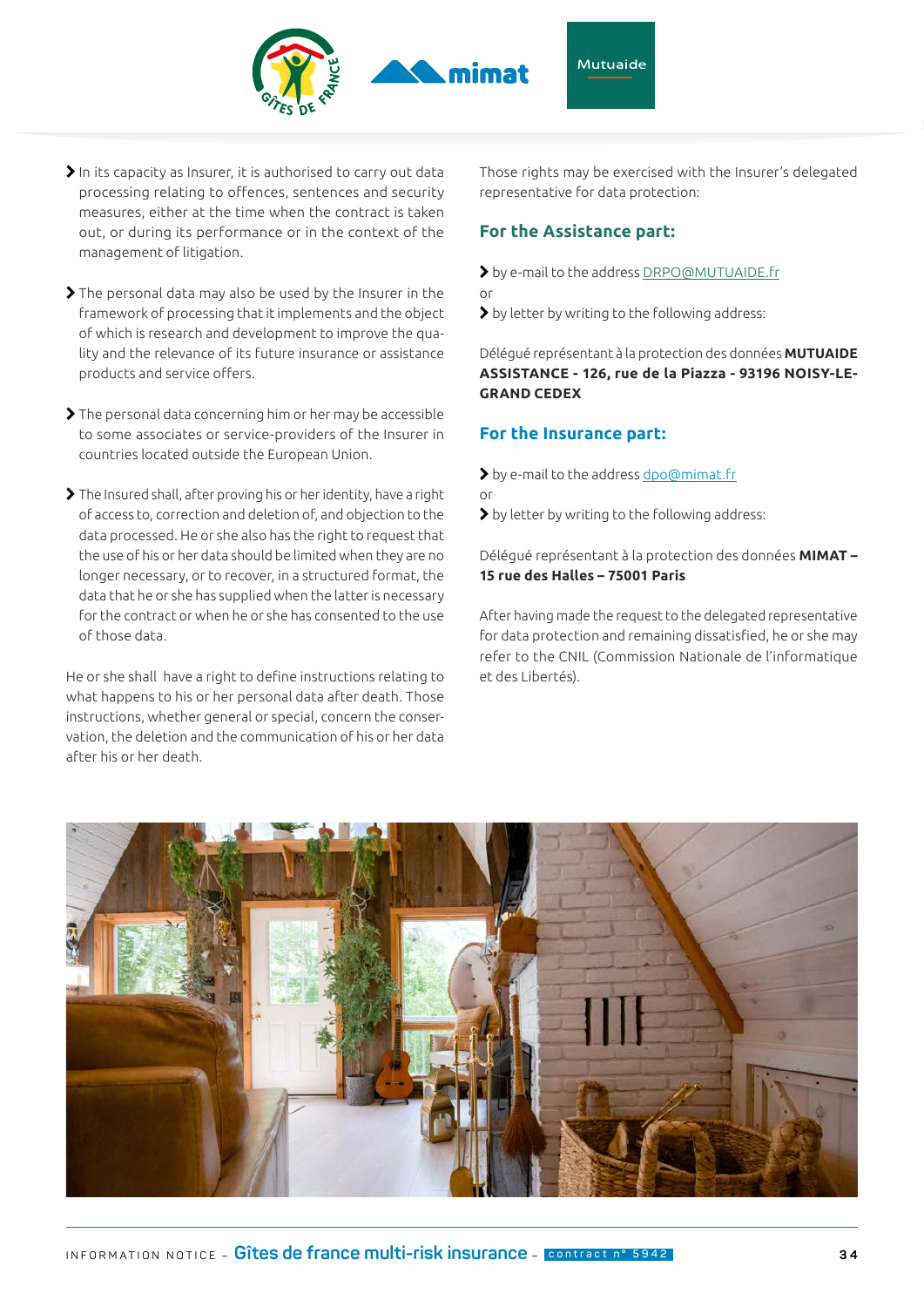

Mutuaide

#### ARTICLE 12

# SUBROGATION

MUTUAIDE ASSISTANCE shall be subrogated, up to the amount of the compensation paid and the services that it provides, in the rights and actions of the Insured, against any person responsible for deeds that prompted its action. When the services provided in performance of the agreement are covered, wholly or partly, by another company or institution, MUTUAIDE ASSISTANCE shall be subrogated in the rights and actions of the beneficiary against that company or that institution.

#### ARTICLE 13

# PRESCRIPTION

In application of Article L 114-1 of the Insurance Code, any action arising from this contract is prescribed after two years as from the event which gave rise to it. That period is extended to ten years for the death guarantees, and actions by the beneficiaries are prescribed at latest thirty years as from that event.

#### **However, that period only runs:**

- In the case of concealment, omission, false on inaccurate declaration on the risk run, from the day when the Insurer becomes aware of it,
- In the case of a claim, from the day when the interested parties become aware of it, if they prove that they did not know of it until that time.

When the cause of the Insured's action against the Insurer is the introduction of a third party, that prescription period only runs as from the day when that third party has brought a court action against the Insured or has been indemnified by the latter.

That prescription period may be interrupted, in accordance with Article L 114-2 of the Insurance Code, by one of the following ordinary causes of interruption:

- The recognition by the liable party of the right of the party against whom he was prescribing (Article 2240 of the Civil Code),
- A court application, even in interlocutory proceedings, until the proceedings are extinguished. The same applies when it is brought before a court without jurisdiction or when the instrument of referral to the court is annulled by the effect of a procedural error (Articles 2241 and 2242 of the Civil Code). The interruption is barred if the applicant withdraws his application or allows the proceedings to lapse, or if his application is definitively dismissed (Article 2243 of the Civil Code),
- A protective measure taken in application of the Code of Civil Procedures for Enforcement or a deed of compulsory enforcement (Article 2244 of the Civil Code).

#### **It is reiterated that:**

A summons made to one of the joint and several liable parties by a court application, or by a deed of compulsory enforcement, or the recognition by the liable party of the right of the party against whom he was prescribing, interrupts the prescription period against all the others, even against their heirs.

However, a summons made to one of the heirs of a joint and several liable party or the recognition of that heir does not interrupt the prescription period with regard to the other co-heirs, even in the case of a mortgage debt, if the obligation is divisible. That summons or that recognition only interrupts the prescription period with regard to the other joint liable parties for the part for which that heir is liable.

To interrupt the prescription period entirely, with regard to the other joint liable parties, the summons must be made to all the heirs of the deceased liable party or the recognition of all those heirs (Article 2245 of the Civil Code).

The summons given to the principal liable party or his recognition interrupts the period of prescription against the surety (Article 2246 of the Civil Code).

#### **The prescription period may also be interrupted by:**

- The appointment of an expert following a claim,
- > The despatch of a registered letter with acknowledgment of receipt (sent by the Insurer to the Insured concerning the action for payment of the contribution, or sent by the Insured to the Insurer concerning the payment of compensation under the claim).